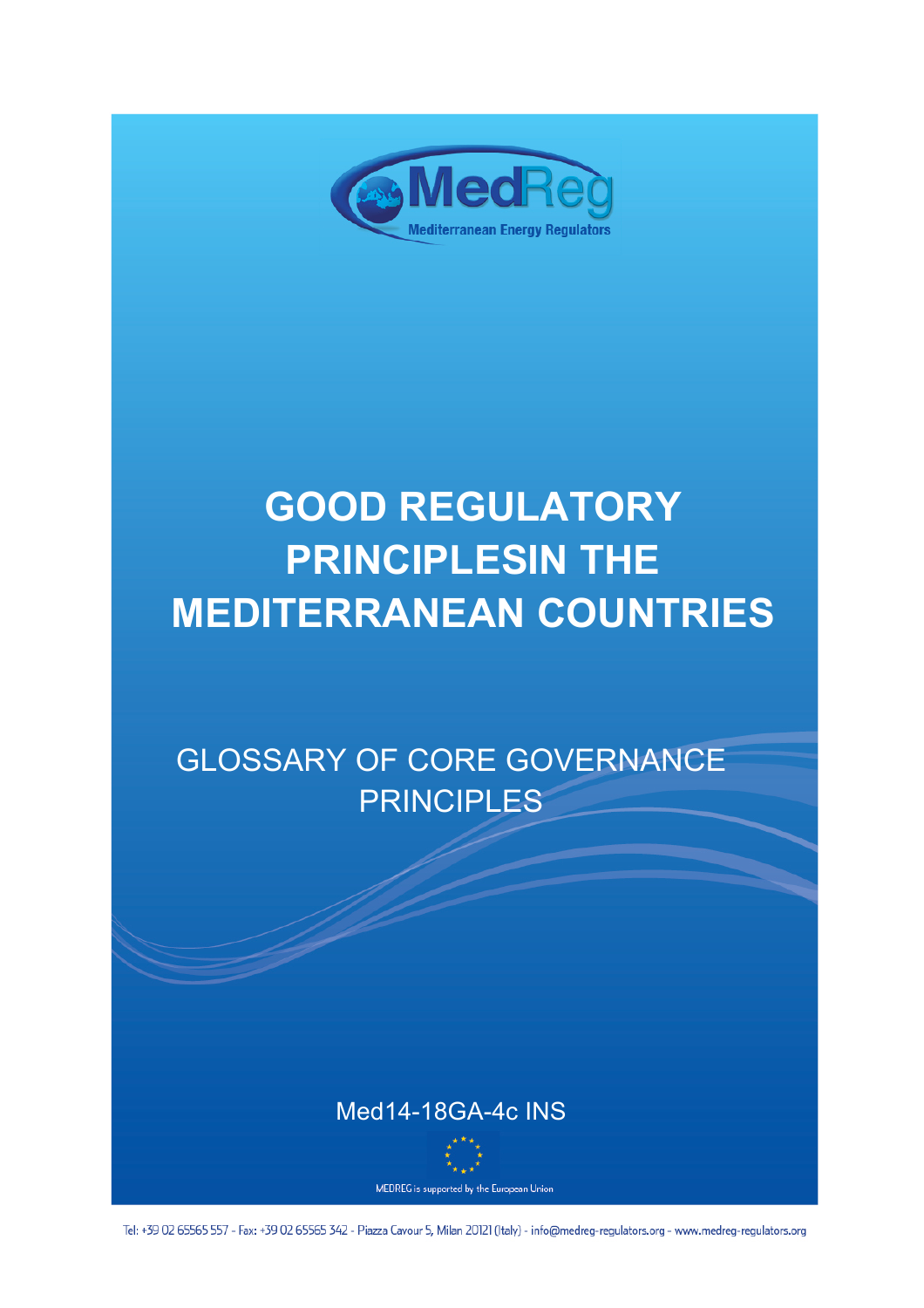

## **Introduction**

During the meeting held in Athens on 18 October 2013, the Institutional Working Group (INS WG) discussed and approved the update of its Benchmarking Report on the competences of national energy regulators. The document registered several changes in the scope and depth of regulators' powers. It also highlighted how the basic concepts of regulation are sometimes interpreted differently throughout the Mediterranean energy agencies.

For this reason, it was decided to identify and define the principles of good regulation, to assess the existing governance arrangements of the regulatory agencies in MEDREG partner countries, and to evaluate the future developments to be expected.

The methodology and the identified principles have been presented and approved by the General Assembly, held in Amman on 4 June 2014.

## Methodological approach

The aim of this work is to contribute to the development of a more independent and solid governance model by assessing the current situation of each regulator and helping identify scope for improvement. Before agreeing on a common methodology to assess existing governance models, it is important to have a common understanding of the main governance principles. To this end, it was decided first to develop a glossary defining and explaining these principles which figure already in the abovementioned Benchmarking Report.

The glossary focuses on the following governance principles:

- 1. Independence
- 2. Competences
- 3. Effective internal organisation
- 4. Enforcement
- 5. Transparency
- 6. Accountability

For each of them a detailed and clear definition is to be provided including different components. In order to complete principles descriptions, some examples from Regulators are provided.

As a second further step, we should weight each principle (and even sub principles) according to its importance in the achievement of a solid and strong regulator. Afterward, each Regulator should autonomously evaluate its present status, while taking into account the national specificities, and identify possible evolutions within a time horizon of five years. The Regulator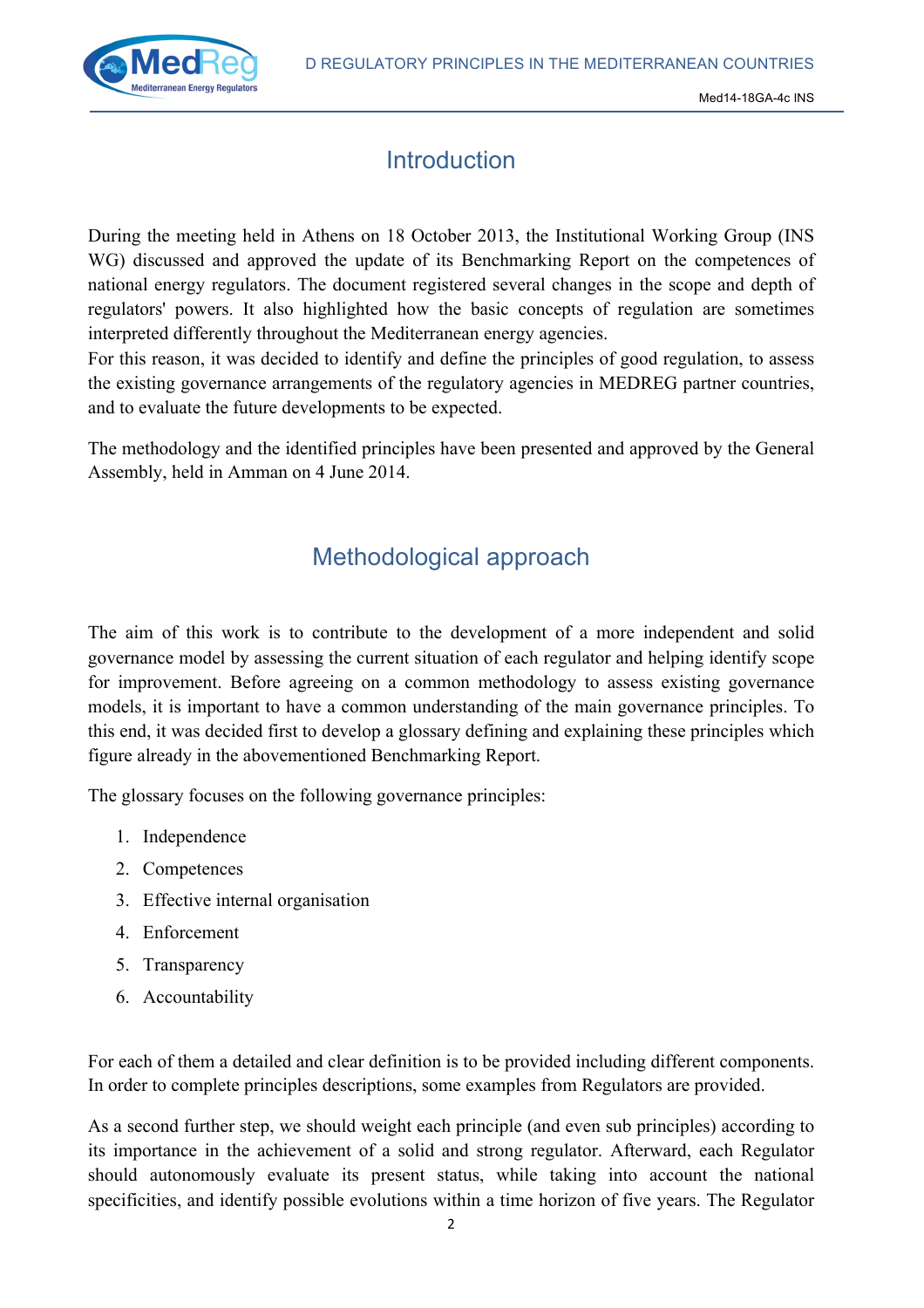

should also highlight a mark for each criterion considering a special reference evaluation rate. Each mark corresponds to a specific level of performance (0 up to 10, where 10 is the best grade of performance).

Final results may be represented in a spider web graph mode, both in terms of aggregated data and for each country.

For instance, the following graph may represent a NRA's own evaluation on its current and expected parameters. Obviously the same representation may allow comparing presentor expected status for each member, both at the aggregate and country level.





*Example of NRA's self-evaluation Example of comparative analysis for a single principle*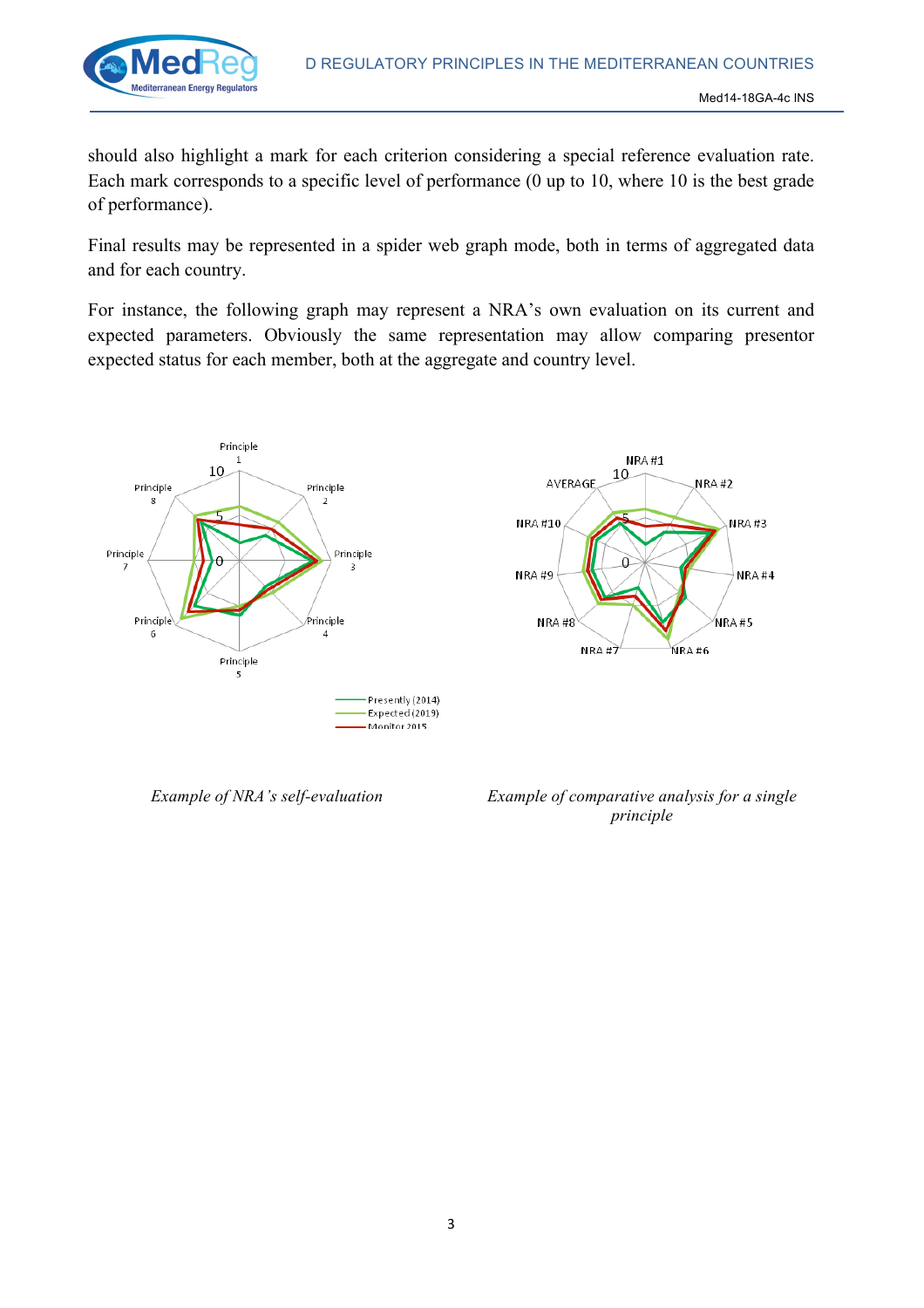

## Definition of governance principles

#### **1. Independence**

*Independence from national and regional government and from the industry guarantees regulatory stability and neutrality and avoids situations in which the decisions of the regulator are constantly modified or taken under influence.*

One of the most important regulatory principles is the full independence of the regulator from political and industrial interests e.g. from national and regional governments, political organisations and any public and private body. A regulator must take autonomous decisions free from any interference from external entities. Independence refers to the regulators' applied autonomy in the management of its day-to-day regulatory actions. The term independence thus entails both the extent and the degree of the discretion entrusted to regulatory agencies. Independent actions allow regulators to act as reliable decision-makers, capable of guaranteeing regulatory stability.

Regulators create and enforce rules to protect the public interest. Independent regulatory agencies carry out their regulatory tasks autonomously without interference from elected politicians and any public or private entities

.Regulators' independence is in fact necessary for NRAs to ensure impartiality guaranteeing that decisions are taken in an impartial way.

We can indicate the following criterions that characterize an independent NRA:

#### **Legal framework**

Independence needs to be supported by clear legal provisions. Not only the duties and powers of the regulator but also the principle of independence and impartiality should be defined in a sound legal framework order to ensure legal security and stability. This will allow the NRA to operate effectively and strengthens the public recognition of its activity in a transparent way. Indeed, a well-defined legal framework allows the NRA to exert control through reliable legal powers, in a clear and coherent decision-making processes and, overall, ensure the integrity of the governance mission of the authority.

As regards, the status given to the regulator, having a legal personality, separated from the ministry or another governmental body means a higher level of independence.

The type and level of the legal document (decree, law, and decision) may protect the regulator from political interference as some legal texts can be less easily modified than others.

The formal legal and functional independence defined in the legal provisions should be completed by the other governing principles to ensure that the regulator becomes/stays de-facto independent when exercising its power.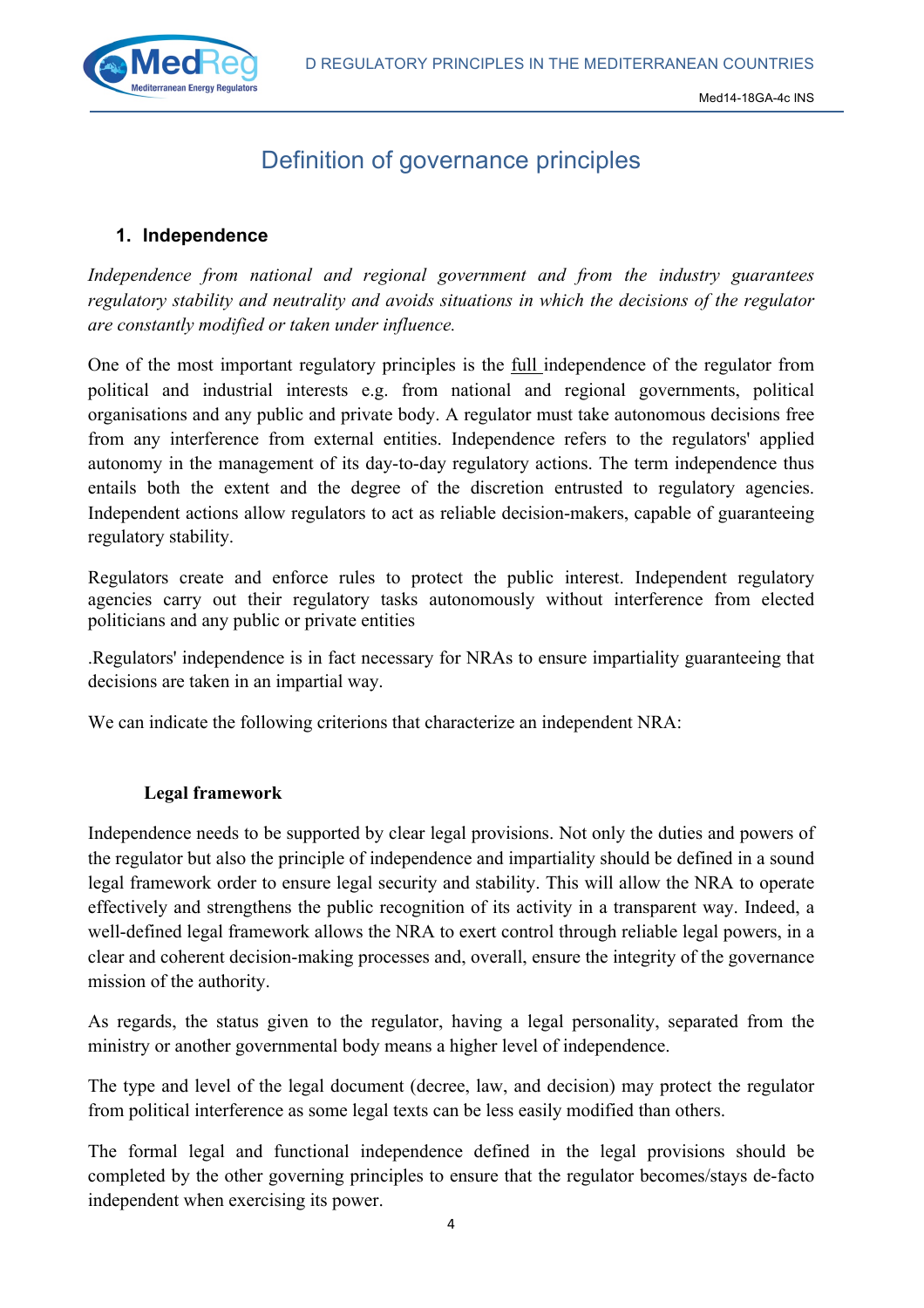

#### **Independence of the board**

The executive structure of the regulator can be a single person (chairman) or *a board*. The executive should be independent and free from any conflict of interest. A board is supposed to ensure a greater level of independence as it is a collective decision-making body.

The composition of the board should be heterogeneous. When Board members have different backgrounds this may help reduce and limit the dominance of one of view.

It is crucial to specify the rules for setting-up a clear term for the board or the chairman, including nomination procedures and the length and renewal of mandates. The term of office need to be defined in advance. The term of office and the number of consecutive terms should be limited in time to ensure proper rotation.

While the nomination should come from the highest level of political authority, the power of the government/parliament to appoint the chairman/board should not result in any instruction being given concerning regulatory tasks. Removal from office should only be possible under specific conditions (e.g. conflict of interest) to limit exposure to political interference. The appointment should not be compatible with any other mandates or professional activities.

Having a system of incompatibility or ineligibility as regards the appointment of the board, prevent the regulator from the sector influence. The board members should respect a set of rules and restrictions, eventually gathered in a comprehensive "Code of Conduct", to avoid conflict of interests and to guarantee their impartiality and independence such as the prohibition of ownerships in regulated companies and of membership in political parties.

#### **Sufficient human and financial resources**

NRAs need to have adequate human and financial resources to carry out their duties properly. Financial resources are part of the overall state .To avoid indirect pressure from budgeting ministries, the budget allocation to the regulator should be clear and separated from the overall budget. The regulator should have the power to decide on how the allocated budget is spent.

In some countries, the regulator is authorized to levy fees directly from the regulated industry what strengthens the financial independence from the State budget. In certain cases, the formula for computing these fees can even be set by law, thus greatly strengthening the independence of the regulator.

The financial independence of the regulator is closely linked with the independence of the decision making process. Financial independence could be appreciated at three levels:

- - A budget funded by proper revenues
- - Autonomy in the elaboration of the budget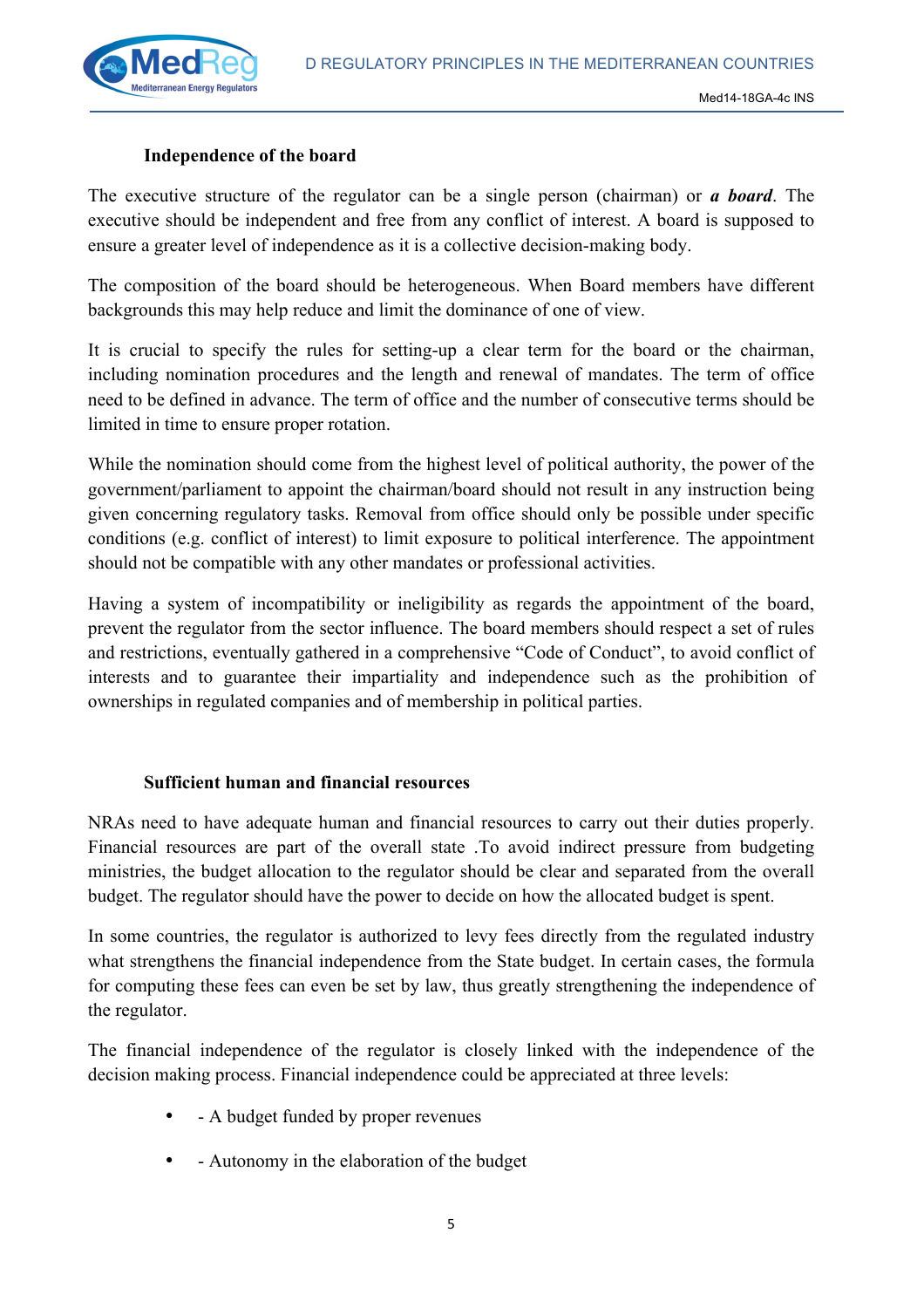

• - Autonomy in the implementation of the budget

The financial resources of the regulator should be sufficiently high to enable him to recruit highly qualified/skilled staff. The number of staff varies from country to country. In order to define an average fitting ratio the minimum staff threshold could be proportional to the number of consumers, energy consumptions or the size of the national energy market.

#### **Location of regulator**

Each regulator should have its own premises separated from those of political or private entities active in the energy sector.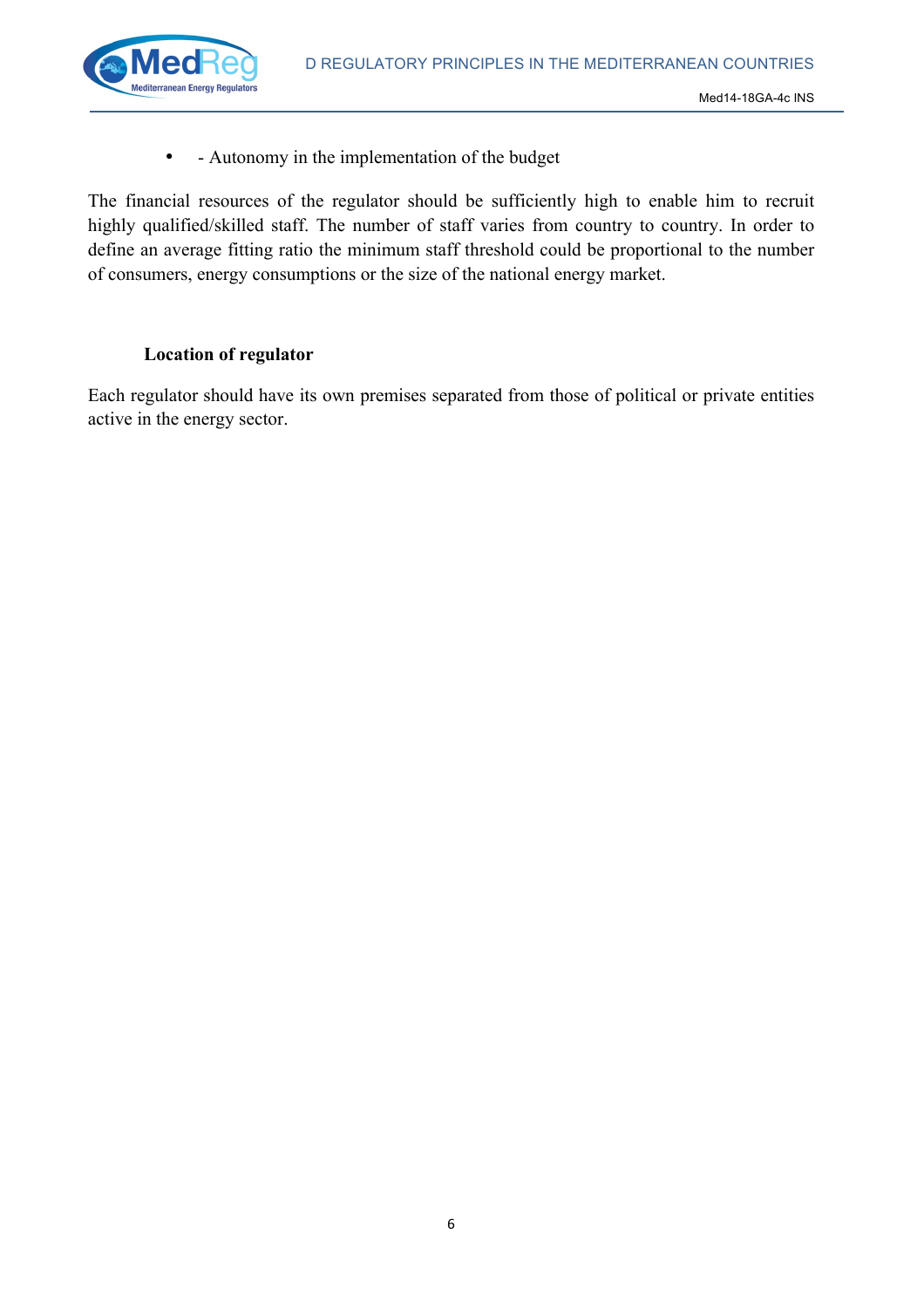

#### **TABLE 1: INDEPENDENCE**

| Algeria    | CREG has been created by Law as an independent body with its own legal<br>personality. CREG decisions could be directly appealed to the court (council of<br>state). CREG has its own separated budget funded by proper revenues basically<br>coming from the energy sector.                                                                                                                                                                                                                                                                    |
|------------|-------------------------------------------------------------------------------------------------------------------------------------------------------------------------------------------------------------------------------------------------------------------------------------------------------------------------------------------------------------------------------------------------------------------------------------------------------------------------------------------------------------------------------------------------|
| Albania    | Albanian Energy Regulator (ERE) ERE is a legal, public entity, independent from<br>the industry interests and government institutions.                                                                                                                                                                                                                                                                                                                                                                                                          |
|            | "ERE" functions according to Law No. 9072, of date 22.05.2003 "For Electricity"<br>Sector" as amended and Law No. 9946, of date 30.06.2008 "For Natural Gas<br>Sector".                                                                                                                                                                                                                                                                                                                                                                         |
|            | ERE is set up as an independent institution. An "Independent institution" is in the<br>administration of the Parliament.                                                                                                                                                                                                                                                                                                                                                                                                                        |
| France     | The declarations of interest of CRE's Board members are published on the web-<br>site of CRE. They state that none of them has any interest (be it direct or indirect)<br>in an enterprise in the energy sector which could be prejudicial to their<br>independence nor occupies an electoral mandate.                                                                                                                                                                                                                                          |
| Italy      | AEEGSI's Board Members are appointed by the President of the Republic. The<br>appointment procedure involves the binding opinion, by a majority of two thirds of<br>the members of the Parliamentary Committees, on the names proposed by the<br>Minister of Economic Development. This ensures the highest approval rating<br>parliamentary quorum. The components remain in office seven years; during the<br>mandate applies a system of incompatibility with other work also extended to four<br>years following the end of the assignment. |
|            | The financial resources does not come from the State budget but a contribution to<br>revenues of operators set: this contribution was voluntarily reduced to 0.3 per<br>thousand compared to 1 per thousand required by law                                                                                                                                                                                                                                                                                                                     |
| Montenegro | Energy Regulatory Agency is autonomous, non-profit organization, functionally<br>independent from the state authorities and energy undertakings that carries out its<br>public authorizations in the energy sector in accordance with the Energy Law.                                                                                                                                                                                                                                                                                           |
|            | Statute governs the basics of internal organization and other issues relevant to the<br>work of the Agency. Under the Act, the Government gives consent to the Statute,<br>but the Statute regulates, among other things, the rights and duties of the Board,<br>management, the basics of the internal organization and funding.                                                                                                                                                                                                               |
|            | According to the Law members of the Board of the Agency, Director, Deputy<br>Director and other employees in the Agency, as well as members of their<br>immediate family shall not be managers and shall not have material, financial or<br>other interest in an undertaking in the energy sector                                                                                                                                                                                                                                               |
|            | Also, members of the Board of the Agency, Director, Deputy Director and other<br>employees in the Agency may not become employed or receive remuneration on<br>some other account from an undertaking in the energy sector during their term,<br><i>i.e.</i> employment and within one year from expiry of the term of office or from<br>discharge.                                                                                                                                                                                             |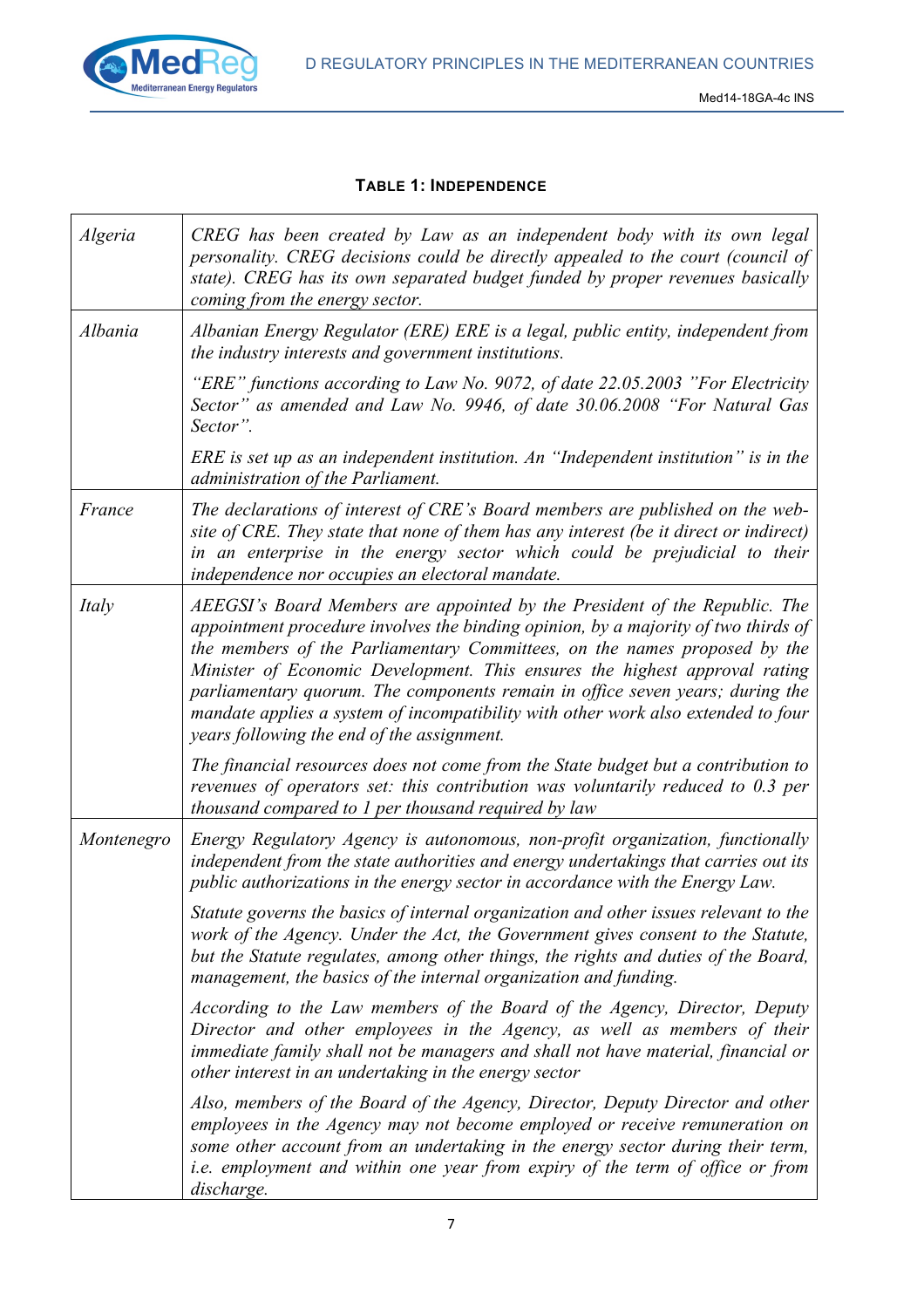

| Portugal | <b>ERSE Statutes establish that ERSE's Board members:</b>                                                                                                                                                                                                                                                                                                                                                                                                                  |
|----------|----------------------------------------------------------------------------------------------------------------------------------------------------------------------------------------------------------------------------------------------------------------------------------------------------------------------------------------------------------------------------------------------------------------------------------------------------------------------------|
|          | Are nominated based on independence principle, among others like technical<br>skills in the area of electricity and natural gas.                                                                                                                                                                                                                                                                                                                                           |
|          | Are nominated by Ministers Council, after consultation of the Parliament.                                                                                                                                                                                                                                                                                                                                                                                                  |
|          | Their mandates are limited to 6 years, with no renewal.                                                                                                                                                                                                                                                                                                                                                                                                                    |
|          | Their decisions are expressly independent from the Government orientations.                                                                                                                                                                                                                                                                                                                                                                                                |
|          | May only be dismissed under serious special situations defined by law.                                                                                                                                                                                                                                                                                                                                                                                                     |
|          | ERSE Statutes also establish that:                                                                                                                                                                                                                                                                                                                                                                                                                                         |
|          | ERSE is independent in its assets management, (including ERSE premises).                                                                                                                                                                                                                                                                                                                                                                                                   |
|          | ERSE decisions may be directly appealed to the Court.                                                                                                                                                                                                                                                                                                                                                                                                                      |
| Turkey   | Legal Framework                                                                                                                                                                                                                                                                                                                                                                                                                                                            |
|          | Law nr. 4628 on the Organization and Duties of EMRA, defines the Authority as<br>"administratively and financially autonomous" in Art. 4.                                                                                                                                                                                                                                                                                                                                  |
|          | The market laws (in particular Electricity Market Law nr. 6446 & Natural Gas<br>Market Law nr. 4646) stipulates that purposes of laws as ensuring development of<br>a financially sound and transparent market operating in a competitive<br>environment under provisions of civil law and the delivery of sufficient, good<br>quality, low cost and environment-friendly energy to consumers and to ensure the<br>independent regulation and supervision of the markets." |
|          | Independence of the Board                                                                                                                                                                                                                                                                                                                                                                                                                                                  |
|          | EMRA Board consists of nine members, including one president and one second<br>president. They are appointed by the Board of Ministers for a term of six years<br>and they can be re-elected. All the decisions of the Authority, which can always be<br>subject to litigation, are taken by the Board by absolute majority. The president<br>and board members cannot be removed from office, except for the cases stated in<br>the law.                                  |
|          | <b>Sufficient Human and Financial Resources</b>                                                                                                                                                                                                                                                                                                                                                                                                                            |
|          | EMRA has its own revenues from the four sectors it's regulating. (License fees,<br>some portion of the administrative sanctions, contribution fees, etc.) The Authority<br>and the revenues of the Authority are exempt from any tax, levy or duty. Covering<br>the expenses of the Authority by its revenues is essential. The annual income<br>surplus of the Authority is transferred to general budget.                                                                |
|          | The property and assets of the Authority is considered state-owned property and<br>cannot be confiscated or pledged.                                                                                                                                                                                                                                                                                                                                                       |
|          | EMRA has 450 staff, which is sufficient for the well-functioning of EMRA.                                                                                                                                                                                                                                                                                                                                                                                                  |
|          | <b>Location of Regulator:</b>                                                                                                                                                                                                                                                                                                                                                                                                                                              |
|          | EMRA has its own premises located in Ankara.                                                                                                                                                                                                                                                                                                                                                                                                                               |
| Egypt    | EgyptERA was established according to the presidential degree No. 339 of dated<br>in year 2001 which indicate the independencies of ERA according to specified<br>roles and functions.                                                                                                                                                                                                                                                                                     |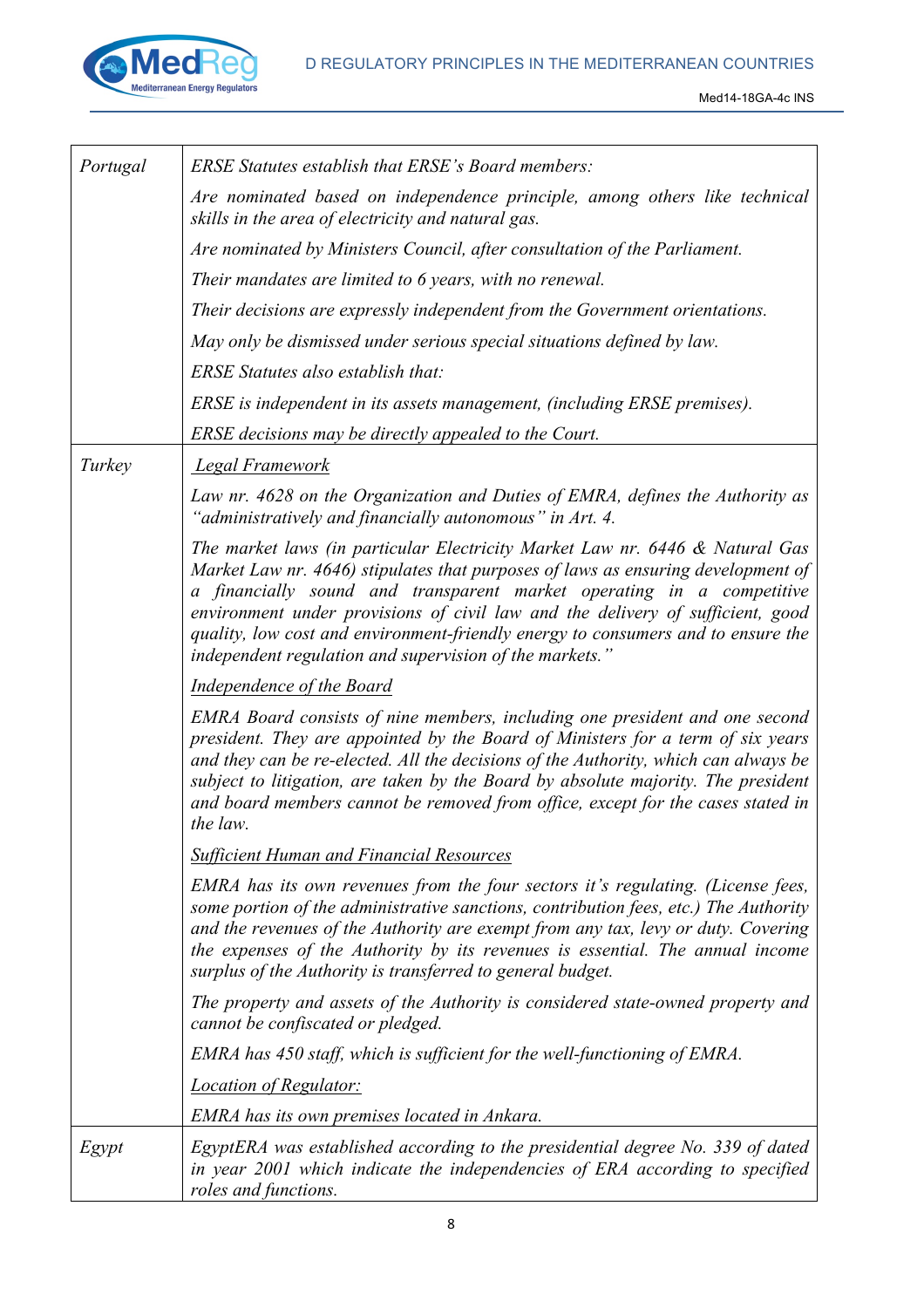

*The financial resources of EgyptERA come from the regulated companies ( License fees).*

*The board of directors are set according to prime minister degree but they are not fully independent because they are representing all players in the electricity market, so each one will seek for his benefits*

*EgyptERA do not own a private location, that is why we have rented 3 floors from a building own by the Electricity Holding Company*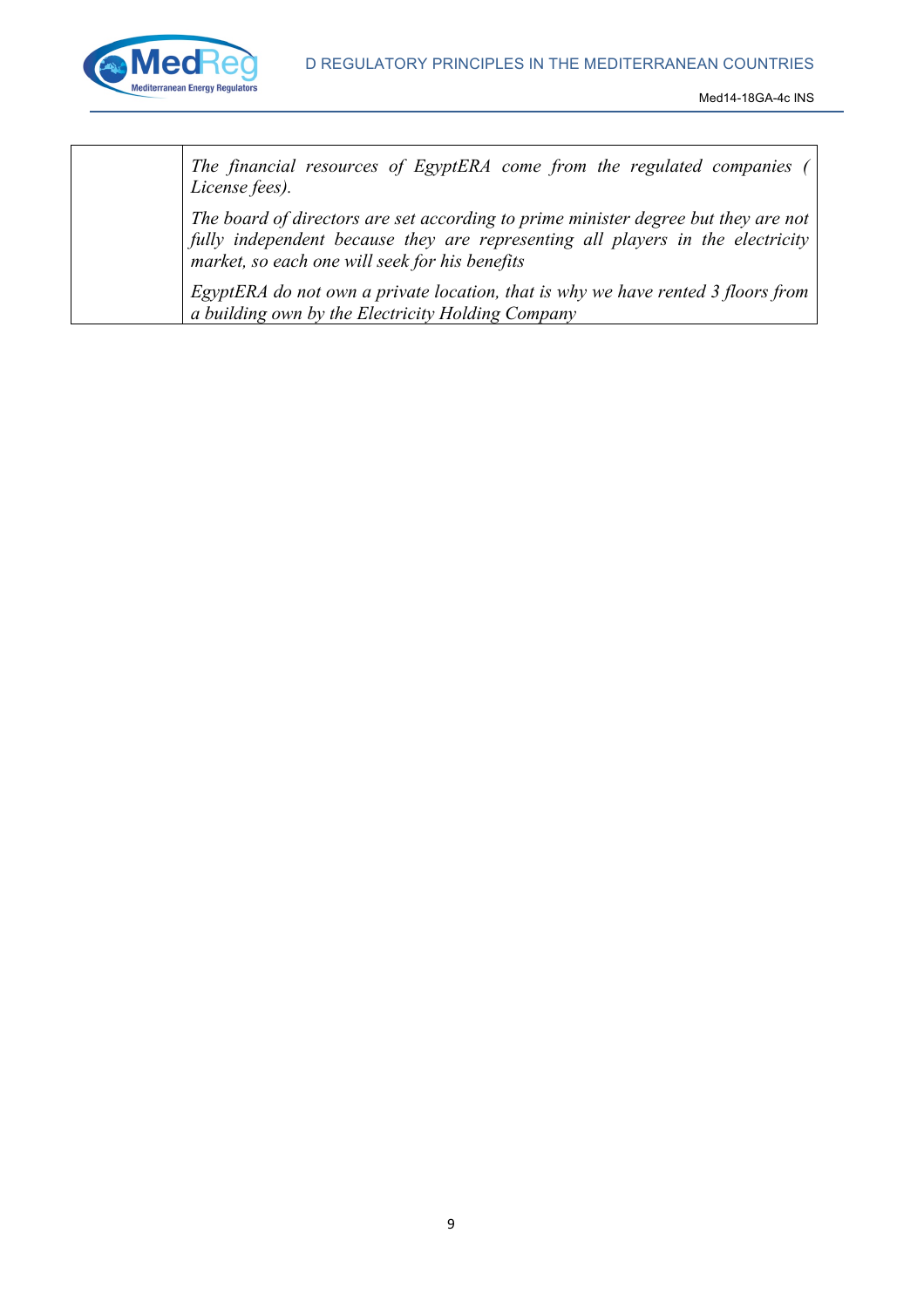

#### **2. Competences:**

*Duties and powers should constitute a minimum set of competences defining the specific responsibilities of a regulator to promote competition and to empower consumers.*

Regulatory competences generally refer to monitoring (including access to information),tariff setting, rule-making, dispute settlement and consumer protection. When comparing the core competencies of different regulatory authorities in the energy sector, it is useful to consider the following competencies:

#### **Tariff setting**

One of the important competencies of NRAs is the power to fix transparent and nondiscriminatory tariffs for connection, access and use of national transmission and distribution networks. Network tariffs shall be cost reflective, provide incentives for efficient new investment and avoid cross-subsidies amongst network users. The regulator should be responsible for fixing those tariffs in order to guarantee the economical sustainability of network development and ensure that costs passed on through consumers are duly economically justified.

#### **Networks rules and standards**

Each NRA should have the competences of setting and approving network codes and rules, including capacity allocation at interconnection points, congestion management and quality of service. This ensures that the terms and conditions to use and access these infrastructures prescribe that they should be managed in a non-discriminatory, transparent, efficient and effective way.

#### **Market monitoring**

NRAs should have the necessary competences to monitor wholesale and retail markets, access to networks and other relevant infrastructure, competition as well as compliance of regulated entities with rules and standards, to avoid any abuse of dominant positions, in particular to the detriment of consumers, as well as predatory and anti-competitive behaviour.

NRAs should be allowed working in close cooperation with national antitrust or any other national or regional authorities in charge of the supervision of competition rules to adjust and tune the regulation framework. A proactive market surveillance on may increase customers, investors and market operators' confidence in the regulator's action and in the overall market functioning.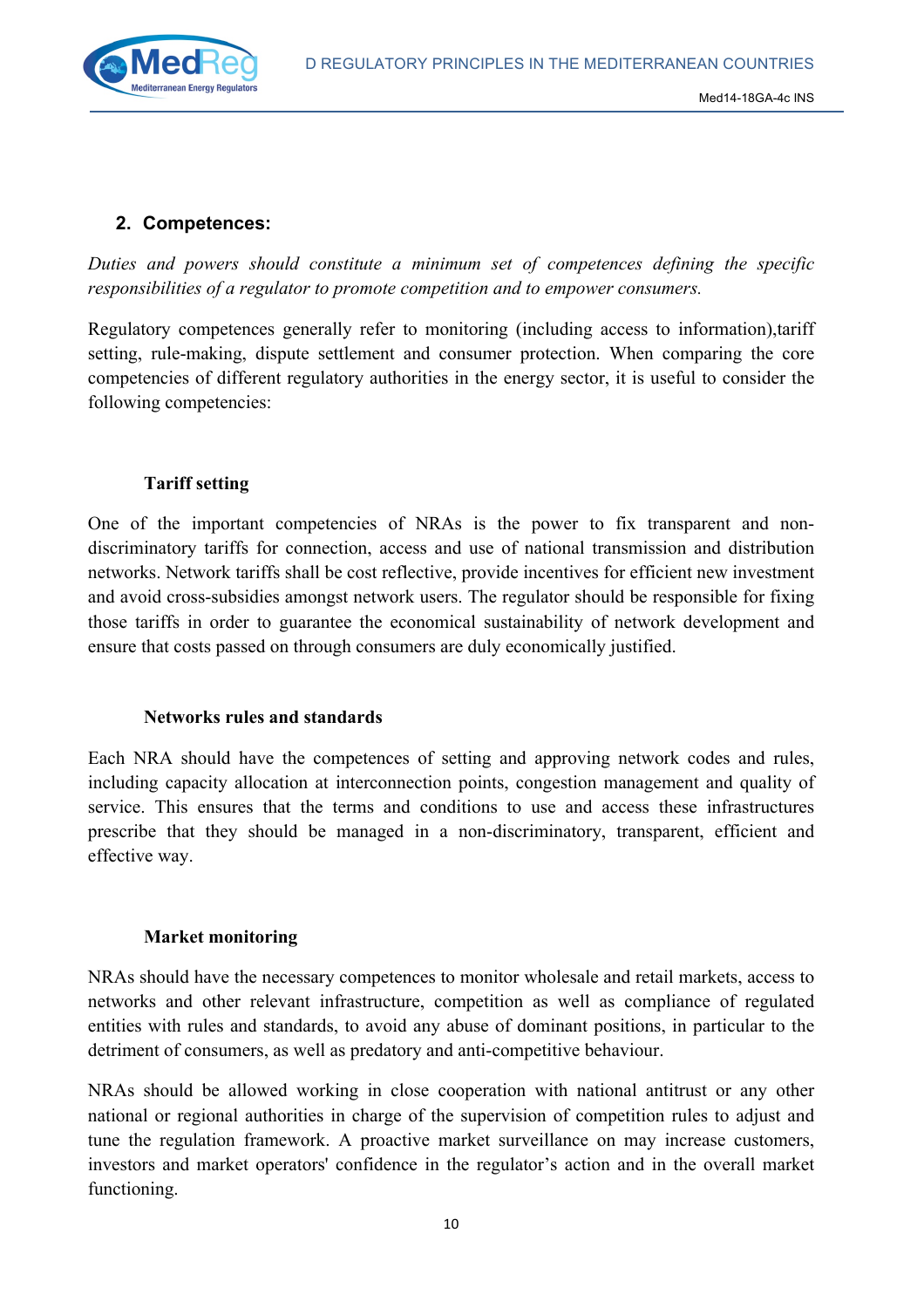

#### **Access to information**

In order to be able to know all features useful to analyse the evolution of energy markets and infrastructures, regulators need to have access to any information available by market or system operators (TSOs and DSOs) Since data may be confidential, both from commercial and security point of view, NRAs should assure appropriate measure to treat such data and to protect customers privacy.

#### **Consumer protection**

NRAs should monitor the implementation of measures taken to ensure a high level of consumer protection and to provide universal service to all household customers and, if considered appropriate, to small enterprises. This includes the right to be supplied with energy of a specified quality at reasonable, easily and clearly comparable prices. NRAs should allow customers to solve, easily and economically, their disputes with market\system operators. Particular protection should be applied to vulnerable customers, i.e. supporting poor households or sick customers with social tariffs or discounts, as well as to improve consumer empowerment.

#### **Utility unbundling**

NRAs should have the responsibility to monitor the effective separation (which may be at a corporate, accounting, ownership level) between competitive and regulated monopolistic activities, to ensure that there are no cross subsidies between generation, transmission, distribution and supply activities. Effective unbundling of activities can increase competition as monopolies are broken up and market entry can be easier for new market actors.

#### **Environmental sustainability**

Since the production of energy has an impact on the environment, an increased attention needs to be paid to renewable energy sources and energy efficiencies programs. Regulation may play a significant role to incentivise customers and market operators to take care of the environment.

All these regulatory powers should be consistent with the functions assigned to the regulatory authorities and enable them meet their long term regulatory objectives.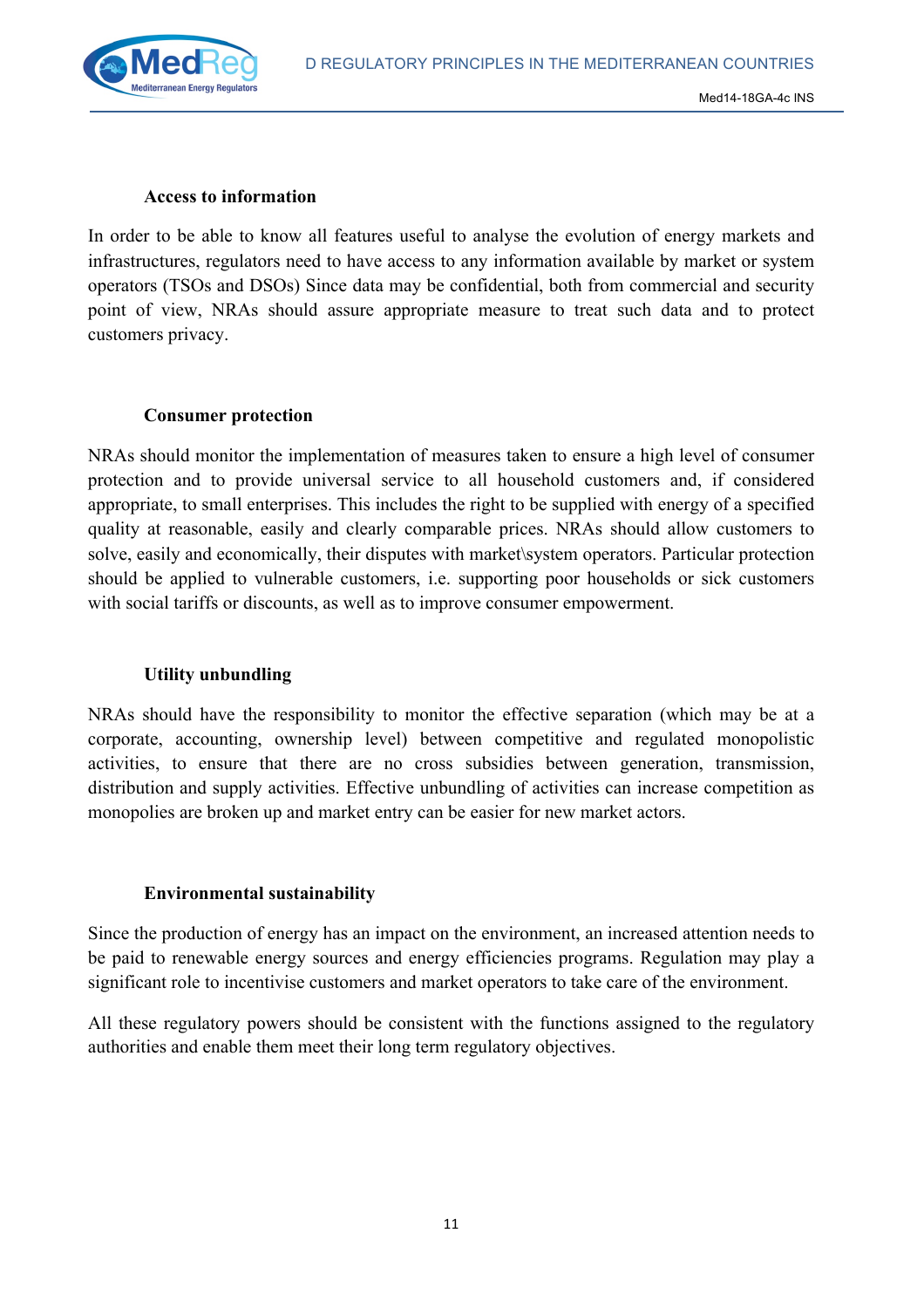

#### **TABLE 2: COMPETENCES**

| Algeria    | CREG is responsible for fixing and approving transmission and distribution<br>network tariffs according to methodologies approved by the government.                                                                                                                                                                                                                                                                                                                                                                                                                                                                       |
|------------|----------------------------------------------------------------------------------------------------------------------------------------------------------------------------------------------------------------------------------------------------------------------------------------------------------------------------------------------------------------------------------------------------------------------------------------------------------------------------------------------------------------------------------------------------------------------------------------------------------------------------|
|            | CREG has approved between 2012 and 2014 utility procedures applying to the<br>consumers and grid users as regards connection and access to the grid, complaint<br>and even the supply agreement between the distributor and the consumer.                                                                                                                                                                                                                                                                                                                                                                                  |
|            | According to the law CREG has full access to financial and technical information<br>from sector participants.                                                                                                                                                                                                                                                                                                                                                                                                                                                                                                              |
| Albania    | The mission of Albanian Energy Regulator is:                                                                                                                                                                                                                                                                                                                                                                                                                                                                                                                                                                               |
|            | to guarantee and develop an energy market based on objectivity, transparency<br>and non-discrimination supported on free competition principles<br>to ensure continuity and security of supply with electricity for final customers<br>-<br>to protect the customers interest through transparent tariffs based on costs<br>to protect the environment and citizens life by exercising its authority in<br>-<br>licensing and monitoring of subjects that operate in the activities in the energy<br>sector.                                                                                                               |
| France     | The CRE exercised its new competence over the pricing of electricity networks for<br>the first time in 2013. Before 2011, CRE was not responsible for setting the tariff<br>for the use of public electricity networks (TURPE) but only for proposing them to<br>the competent ministers.                                                                                                                                                                                                                                                                                                                                  |
| Italy      | A single contact point has been established by AEEGSI to receive complaints and<br>request of information with more than 400.000 inbound calls and 90.000 handled<br>in 2013                                                                                                                                                                                                                                                                                                                                                                                                                                               |
| Montenegro | According to the Law, the competences of the Energy Regulatory Agency are as<br>follows:                                                                                                                                                                                                                                                                                                                                                                                                                                                                                                                                   |
|            | Providing energy undertakings with licenses for energy activities,<br>Issuing guarantees of origin for electricity generated from renewable<br>energy sources or high-efficient cogeneration,<br>Setting the status of privileged generator of electricity from renewable<br>energy sources,<br>Approving or setting regulatory allowed revenue, prices and tariffs for<br>energy undertakings,<br>Making decision on appeals,<br>Resolving disputes,<br>$\blacksquare$<br>Setting acts within its competences and giving consents to acts of energy<br>undertakings,<br>Supervising of operations of energy undertakings. |
| Portugal   | ERSE is responsible for:                                                                                                                                                                                                                                                                                                                                                                                                                                                                                                                                                                                                   |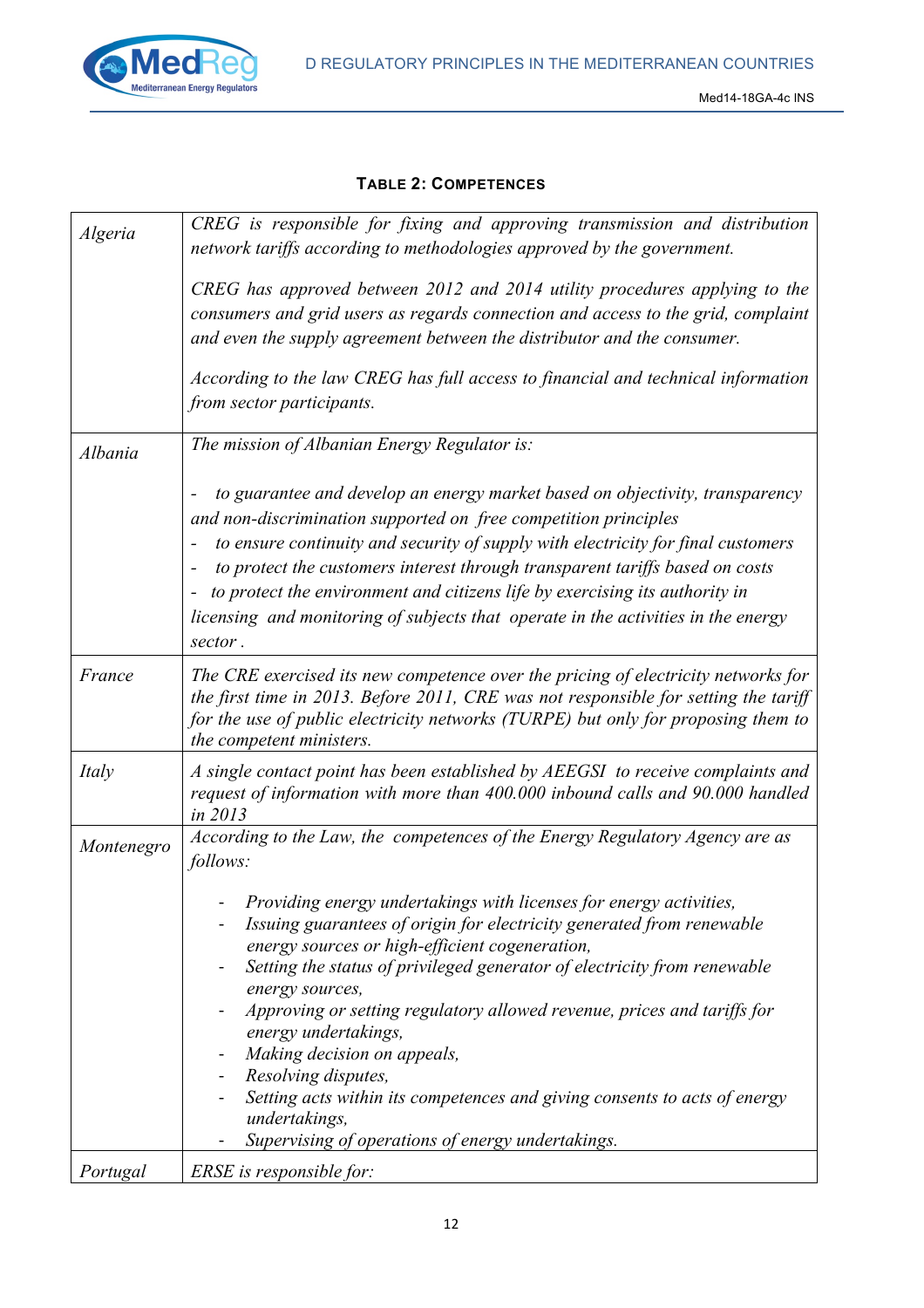

I

|        | Setting tariff methodologies and for approving access tariffs and<br>transitory end user tariffs. Utility unbundling, among others, is guaranteed<br>within this process.                                                                                                                                                                                                                                                                                                                |
|--------|------------------------------------------------------------------------------------------------------------------------------------------------------------------------------------------------------------------------------------------------------------------------------------------------------------------------------------------------------------------------------------------------------------------------------------------------------------------------------------------|
|        | Approving the Codes for both electricity and natural gas sectors (Tariff<br>Codes, Commercial Relations Codes, Access to the Grids and<br>Infrastructures Codes, Quality of Service Codes and Operation of<br>Infrastructure Codes), under public consultation processes.                                                                                                                                                                                                                |
|        | Market monitoring, namely in terms of prices, switching, market shares<br>and commercial conditions.                                                                                                                                                                                                                                                                                                                                                                                     |
|        | • Providing prices simulators for electricity and natural gas consumers.                                                                                                                                                                                                                                                                                                                                                                                                                 |
|        | Providing a single focal point to answer electricity and natural gas<br>consumers' complaints.                                                                                                                                                                                                                                                                                                                                                                                           |
|        | Providing free dispute settlement to electricity and natural gas<br>consumers.                                                                                                                                                                                                                                                                                                                                                                                                           |
|        | The Consumption Efficiency Promotion Plan, a tool to promote energy<br>efficiency in the electricity sector.                                                                                                                                                                                                                                                                                                                                                                             |
| Turkey | -Tariff Setting                                                                                                                                                                                                                                                                                                                                                                                                                                                                          |
|        | As per the Art. 17 of the Electricity Market Law No: 6446; EMRA approves the<br>tariffs prepared by the related legal person to be applicable for the following tariff<br>period. The Board may ask for the revision of the tariff proposals. The tariffs<br>regulated by the Board are listed hereunder;                                                                                                                                                                                |
|        | -Connection tariffs                                                                                                                                                                                                                                                                                                                                                                                                                                                                      |
|        | -Transmission tariff                                                                                                                                                                                                                                                                                                                                                                                                                                                                     |
|        | -Wholesale tariff                                                                                                                                                                                                                                                                                                                                                                                                                                                                        |
|        | -Distribution tariffs                                                                                                                                                                                                                                                                                                                                                                                                                                                                    |
|        | -Retail tariffs                                                                                                                                                                                                                                                                                                                                                                                                                                                                          |
|        | -Market operation tariff                                                                                                                                                                                                                                                                                                                                                                                                                                                                 |
|        | -Last resort supply tariff                                                                                                                                                                                                                                                                                                                                                                                                                                                               |
|        | EMRA follows incentive based tariff mechanisms.                                                                                                                                                                                                                                                                                                                                                                                                                                          |
|        | In case there is a need to make subsidy to support consumers in certain regions or<br>for certain reasons, the subsidy shall be made without interfering with the prices.                                                                                                                                                                                                                                                                                                                |
|        | As per the Provisional Article 1 of the EML No:6446; Price equalization<br>mechanism, which will completely or partially protect the consumers subject to<br>regulated tariffs from the price differences stemming from the cost differences<br>among the distribution regions shall be applied till 31/12/2015. All public and<br>private sector companies and supply companies are included in the price<br>equalization mechanism. Cross-subsidy shall be applied in national tariff. |
|        | -Network Rules and Standards                                                                                                                                                                                                                                                                                                                                                                                                                                                             |
|        | Network Codes both for electricity and natural gas transmission and distribution<br>are in place where all of them have been issued by EMRA.                                                                                                                                                                                                                                                                                                                                             |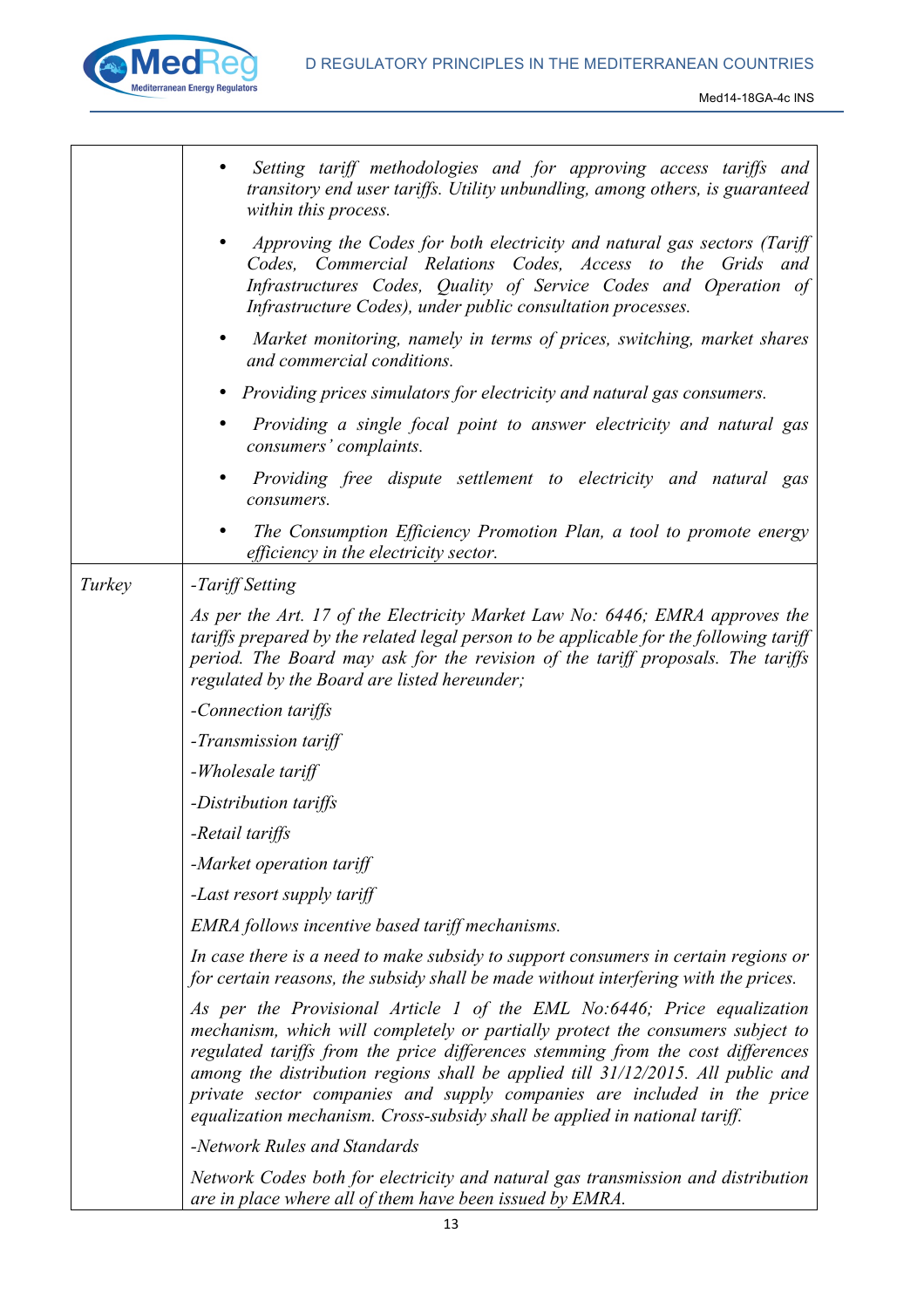

#### *-Market Monitoring*

*The aims of the market laws clearly grant the necessary obligations and powers in terms of monitoring the markets.* 

*Article 6 of the Law on Organization and Duties of EMRA assigned EMRA to oversee the activities and practices of legal entities operating in the market, as well as their compliance with the terms and conditions of their respective licenses, in order to ensure compliance with non-discrimination and transparency standards; and grants the power to examine the audited financial statements of the legal entities operating in the market or to have these reports examined.* 

*Article 8 of the Law on Organization and Duties of EMRA reserves the rights of Competition Authority to issue the authorizations with respect to any merger or acquisitions to be carried out in the market under the scope of Article 7 of the Law on Protection of Fair Competition nr. 4054.*

*-Access to Information*

*Article 5 of the Law on Organization and Duties of EMRA powered EMRA to require any public or private entity or person, to provide any information and document deemed necessary and/or to review the same at the premises of such persons, in the course of performing its duties.* 

*Energy Market Notification Regulation was issued on 27 May 2014. This regulation has the objective of setting the principles and procedures for gathering the data required by EMRA for the process of monitoring, analyzing and reporting of the market activities in order to meet the objectives in the related legislation.* 

#### *-Consumer Protection*

*Customer Services Regulations in electricity and natural gas markets are in effect in line with the objective of the market laws; to ensure the development of a financially sound and transparent energy market operating in a competitive environment under provisions of civil law and the delivery of sufficient, good quality, low cost and environment-friendly electricity to consumers and to ensure the autonomous regulation and supervision of this market.*

#### *-Utility Unbundling*

*All activities are legally unbundled in the electricity market. As per the Art. 44 of the Electricity Market Licensing Regulation, assigned supply companies shall keep separate accounts for retail activity and retail service and shall not make cross-subsidy between the two accounts. License holders in the electricity market can not make cross-subsidies. EMRA monitors all the process through notifications and reports submitted by licensees and also via audits and inspections.* 

*However, natural gas market activities are not totally unbundled yet.* 

*-Environmental Sustainability*

*All market laws have the objective of supplying environment friendly energy to consumers. Currently, almost all applications for energy investments require "Environmental Impact Analysis" report to be granted by the Ministry of Environment and Urbanization.*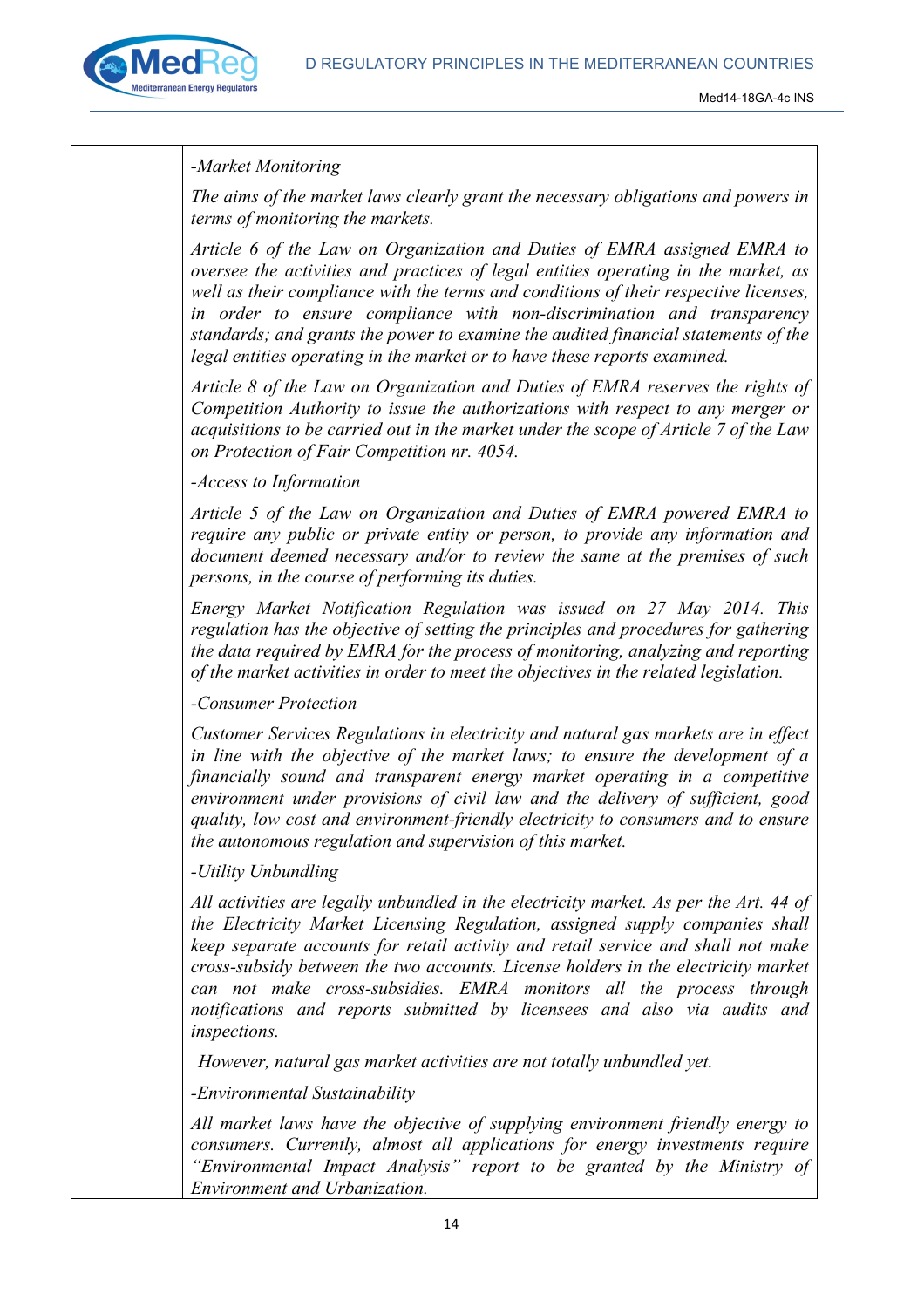



| EgyptERA is responsible for setting the electricity tariff for the coming 5 years in<br>Egypt.                                                                                                                                                           |
|----------------------------------------------------------------------------------------------------------------------------------------------------------------------------------------------------------------------------------------------------------|
| Also EgyptERA set the Feed in Tariff for renewables, transmission fees and also<br>set the electricity grid and network codes.                                                                                                                           |
| For information needs EgyptEra has established an Electricity Observatory to<br>publish the required information concerning the electricity grid for all parties.                                                                                        |
| At the same time EgyptERA take the necessary precautions to protect the poor<br>customers in the tariff reform during the coming 5 years and also invest a lot of<br>effort in solving all the disputes and complains coming from different customers    |
| In regard to environmental sustainability EgyptEra try to highlights the Co2<br>emission figure by publishing them in the Observatory Daily Newsletter<br>concerning electricity production, to monitor this figure and its impact on the<br>environment |
|                                                                                                                                                                                                                                                          |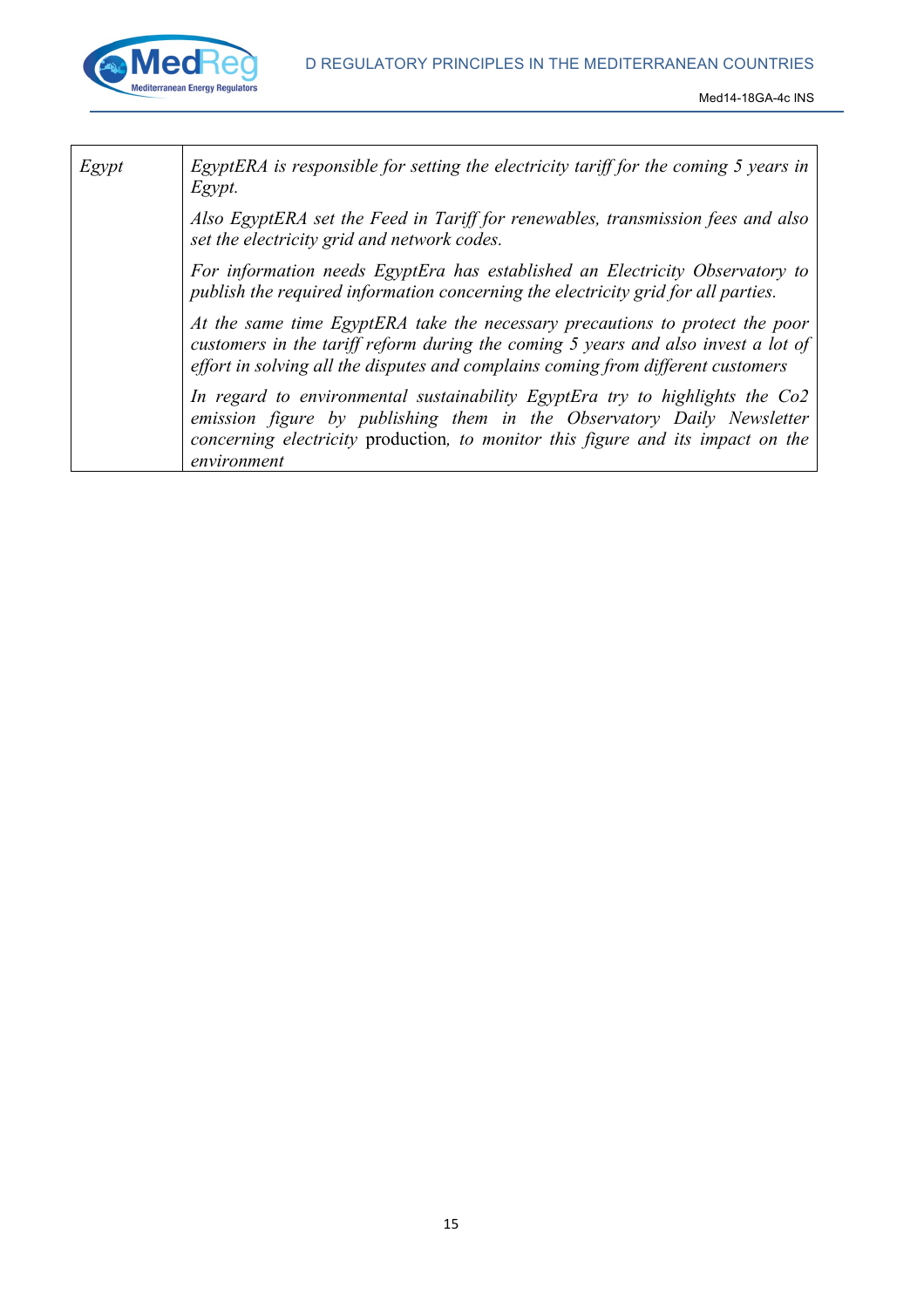D REGULATORY PRINCIPLES IN THE MEDITERRANEAN COUNTRIES



#### **3. Effective organisation:**

*Effective organisation means to have clear decision making processes and an operative internal structure, with distinction of roles and responsibilities*

A regulator cannot be effective or efficient without a well-defined internal organisation. Internal governance plays an important role to guarantee the independence of the regulator.

Each regulator is organised internally in different ways. Nevertheless, some common elements can be identified. Starting from the decision-making body, the chairman/board, a regulatory structure could be arranged in departments and directorates according different issues, in particular if there the regulator is in charge of several economic sectors.

Recruitment procedures should be transparent and non-discriminatory preferring public call for applications. Internal staff mobility should also be encouraged.

Employees should benefit from well-equipped work-stations (especially regarding IT) and competitive salaries compared to the sector standards.

The regulator should have a direct control of its own staff and be responsible for the internal human resource management.

As in the case of Board members, a "code of conduct" should contain rule and guidelines to prevent abuse, corruption and to simplify compliance to an ethical behaviour of staff members.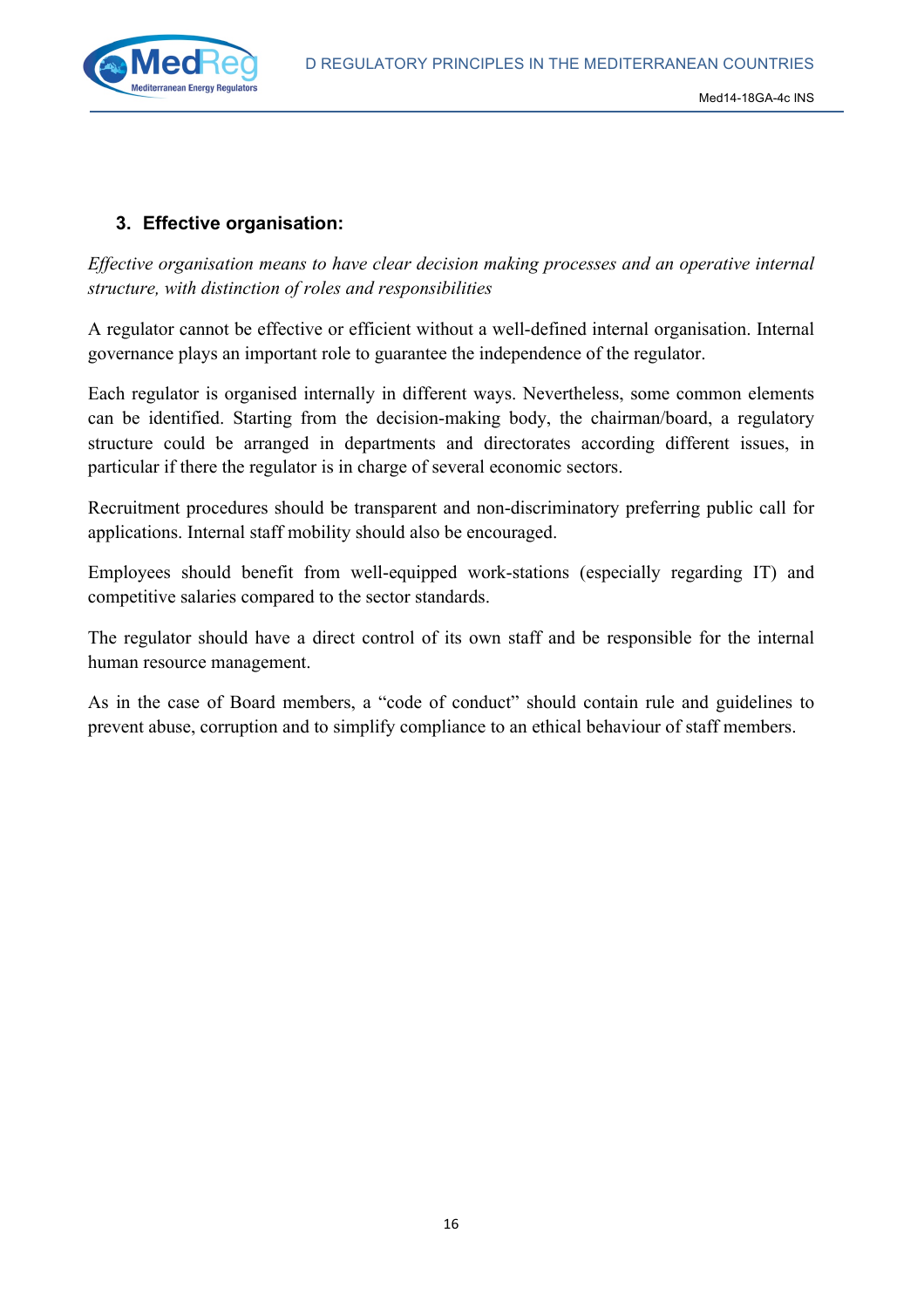

#### **TABLE 3: EFFECTIVE ORGANIZATION**

| Algeria | CREG published the needed positions for recruitment using<br>different<br>communication supports(web site and newspapers)                                                                                                                                                                                                                                                                                                                                                                                    |
|---------|--------------------------------------------------------------------------------------------------------------------------------------------------------------------------------------------------------------------------------------------------------------------------------------------------------------------------------------------------------------------------------------------------------------------------------------------------------------------------------------------------------------|
|         | The internal staff mobility within CREG allowed a number of employees to reach<br>higher positions and to change departments.                                                                                                                                                                                                                                                                                                                                                                                |
|         | CREG board is the unique decision-making authority for the selection and<br>appointment of staff members.                                                                                                                                                                                                                                                                                                                                                                                                    |
| Albania | ERE is composed by the Board of Commissioners and the Technical Staff.                                                                                                                                                                                                                                                                                                                                                                                                                                       |
|         | Board is composed by the Chairman and four members who shall be appointed by<br>the Parliament<br>Board in the quality of decision-making body determines the main directions of<br>ERE's activity. It approves ERE's drafts within March 31 every year, and not<br>later than December the Board takes decisions regarding ERE's organizational<br>structure, which is submitted to the Parliament for approval when it has changes<br>from the structure that the Parliament has approved the year before. |
|         | After the organizational structure is approved from the Parliament, in conformity<br>with ERE's requirements and based on the conditions defined in Law No. 8549,<br>date 11.11.1999 "Civil Servant Status", the Chairman performs the procedures of<br>taking ERE's technical staff.                                                                                                                                                                                                                        |
|         | The employment criteria for the Director position, are defined by Board of<br>Commissioner decision. For the position of the Head of the Sector and the<br>Specialist the employment criteria are defined by the Directors of respective<br>Directories in collaboration with the Human Resources, Finance Administration<br>and Foreign Relations Directory.                                                                                                                                                |
|         | After it is finished the competition phase of the civil servant legislation, the<br>decision for appointing the confirmation is taken by ERE's Chairman.                                                                                                                                                                                                                                                                                                                                                     |
|         | The recruitment in the civil service is done at the expert-level positions, through<br>an open competition.                                                                                                                                                                                                                                                                                                                                                                                                  |
|         | The competition is organized periodically by the respective responsible unit, for<br>each of the groups.                                                                                                                                                                                                                                                                                                                                                                                                     |
|         | The competition consists in two phases, as follows:                                                                                                                                                                                                                                                                                                                                                                                                                                                          |
|         | a) screening of the fulfillment of the general and special requirements, as<br><i>published in the announcement;</i>                                                                                                                                                                                                                                                                                                                                                                                         |
|         | b) evaluation of the candidates.                                                                                                                                                                                                                                                                                                                                                                                                                                                                             |
|         | The screening of the interested candidates is made by the responsible unit whilst<br>the evaluation is done by a Permanent Selection Committee constituted for each of<br>the groups.                                                                                                                                                                                                                                                                                                                        |
|         | The successful candidates, assessed over the minimum threshold of 70% out of the<br>total assessment points, are ranked by the Permanent Selection Committee, in the<br>list of successful candidate                                                                                                                                                                                                                                                                                                         |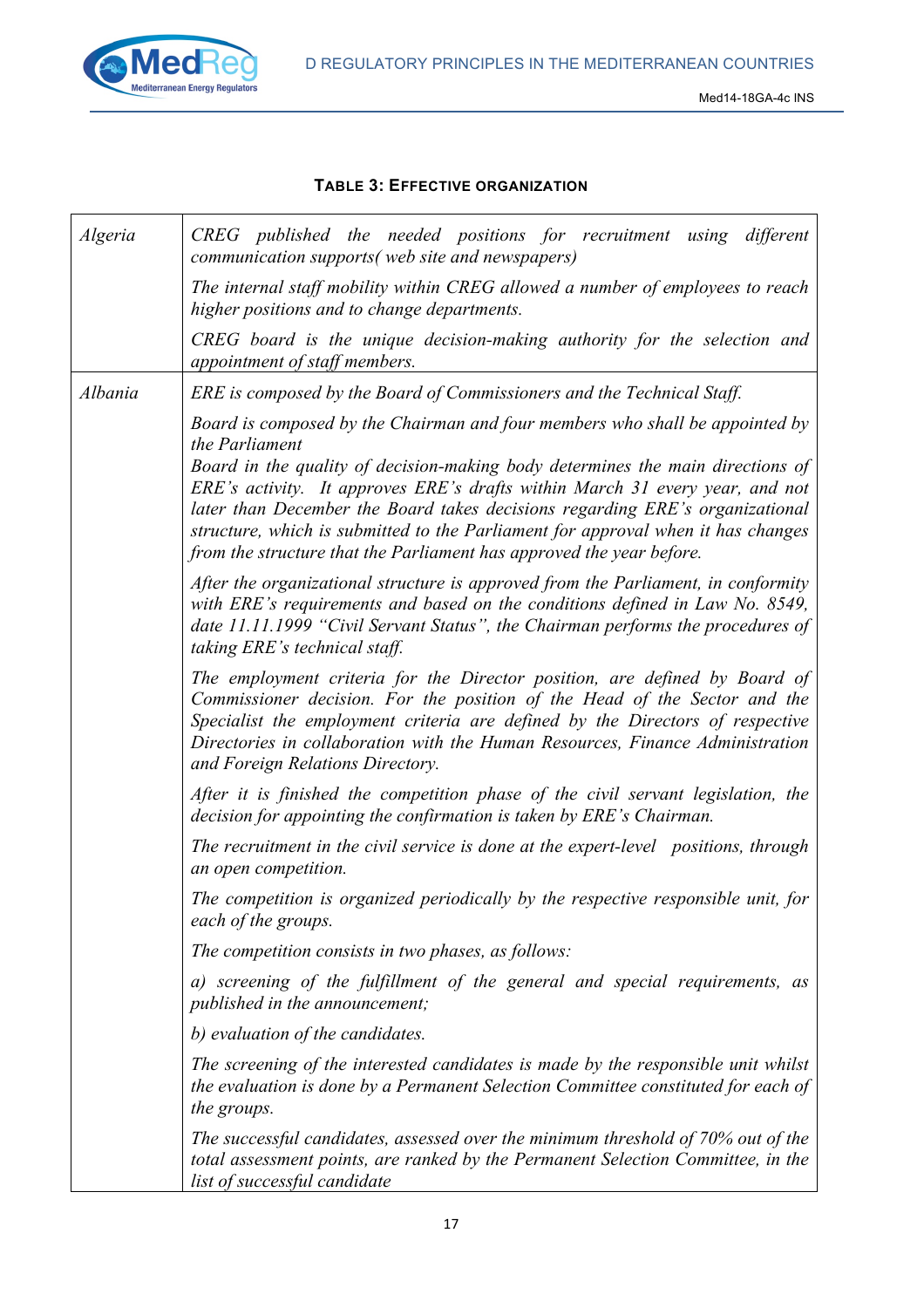#### D REGULATORY PRINCIPLES IN THE MEDITERRANEAN COUNTRIES



| France     | Current vacancies are published on the website with a detailed description of the<br>open position and of the skills requested.                                                                                                                                                                                                                                                                                                               |
|------------|-----------------------------------------------------------------------------------------------------------------------------------------------------------------------------------------------------------------------------------------------------------------------------------------------------------------------------------------------------------------------------------------------------------------------------------------------|
| Italy      | In order to continuously improve its organization and procedures, AEEGSI has<br>established a performance evaluation process, carried by external consultants, to<br>monitor and independently verify overall efficiency and effectiveness of both<br>organization and operational procedure                                                                                                                                                  |
| Montenegro | The bodies of the Agency are: the Board consisting of three members nominated<br>by the Parliament of Montenegro to the term of five years with a possibility of one<br>reappointment, and the director nominated by the Board after obtaining the<br>opinion of the Government of Montenegro.                                                                                                                                                |
|            | The Law provides for the position of the deputy director nominated by the Board<br>after obtaining the opinion of the Government of Montenegro.                                                                                                                                                                                                                                                                                               |
|            | The Board of the Agency has advisors and secretary.                                                                                                                                                                                                                                                                                                                                                                                           |
|            | The Agency's operation is carried out through the following professional<br>divisions:                                                                                                                                                                                                                                                                                                                                                        |
|            | Energy-technical regulation division,                                                                                                                                                                                                                                                                                                                                                                                                         |
|            | Economic regulation division,                                                                                                                                                                                                                                                                                                                                                                                                                 |
|            | Legal regulation division,                                                                                                                                                                                                                                                                                                                                                                                                                    |
|            | Administrative affairs division.                                                                                                                                                                                                                                                                                                                                                                                                              |
| Portugal   | ERSE has a clear decision making processes and an operative internal structure<br>based on 5 technical departments and one administrative, with distinction of roles<br>and responsibilities, namely in legal issues, markets and consumers, costs and<br>revenues, infrastructures and networks and tariffs. ERSE internal structure,<br>organisation and functioning are approved by Board decision and established in<br>an internal code. |
|            | ERSE Statutes establish that the recruitment procedures are transparent and non-<br>discriminatory, namely that they shall be subjected to competitive, public and<br>dully justified procedures. ERSE workers are chosen by the NRA and they are not<br>subjected to public contracting regime.                                                                                                                                              |
|            | Employees benefit from well-equipped work-stations.                                                                                                                                                                                                                                                                                                                                                                                           |
|            | The law establishes that Board members are subjected to the exclusivity regime<br>and that, during a period of two years after the end of their mandates, they cannot<br>establish any work relation with the regulated companies.                                                                                                                                                                                                            |
| Turkey     | Law nr. 4628 on the Organization and Duties of EMRA clearly defines internal<br>organization with clearly defined differentiated responsibilities between Board<br>and the Authority.                                                                                                                                                                                                                                                         |
|            | As per the provisions of the article 4 of the Law on Organization and Duties of<br>EMRA, EMRA performs its duties and exercises its rights through the Energy<br>Market Regulatory Board. The Board is the representative and decision making<br>body of the Authority.                                                                                                                                                                       |
|            | Recruitment procedures are carried out as per the related legislation, through<br>public call and recruitment exams. The President has a direct control on the staff                                                                                                                                                                                                                                                                          |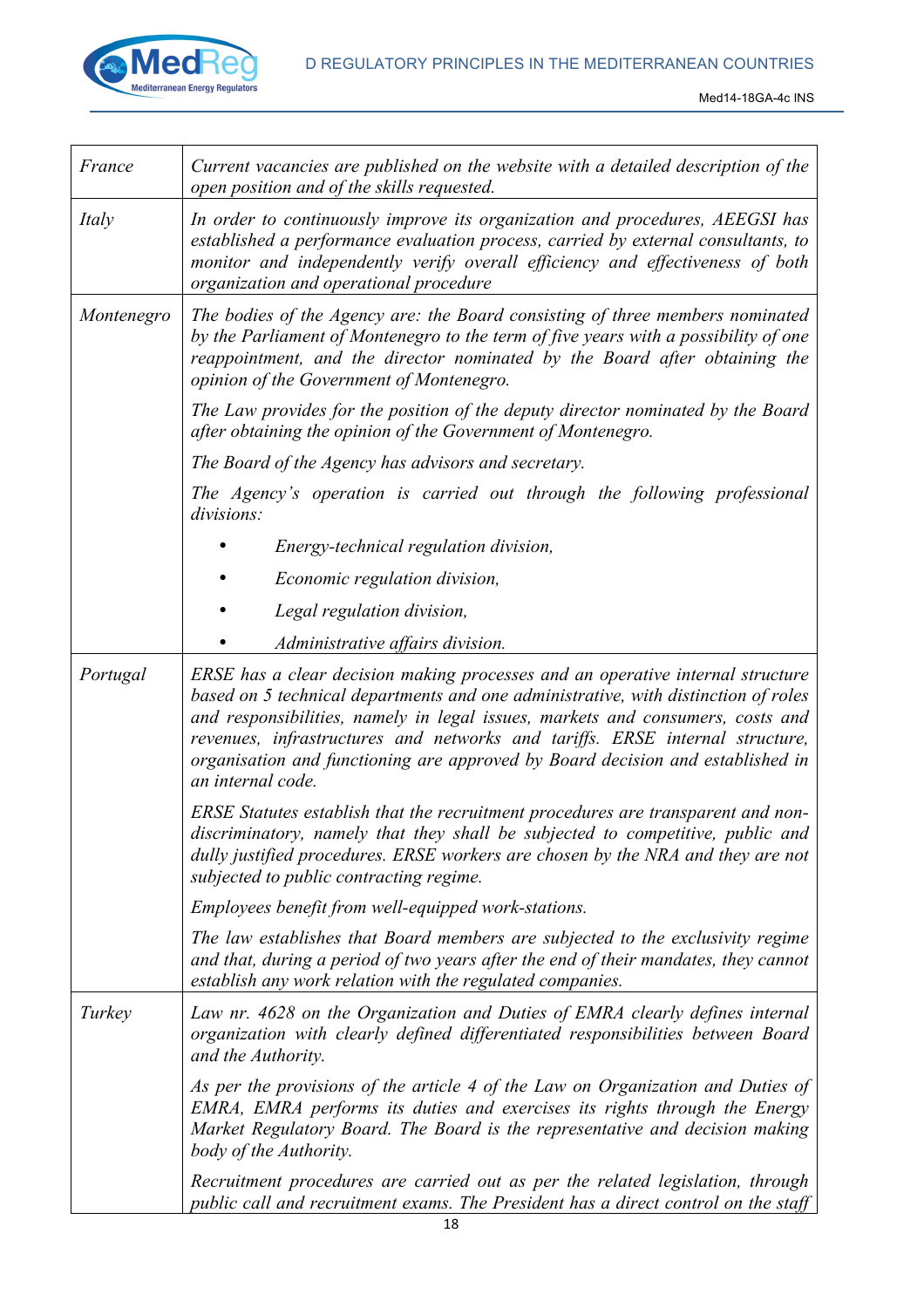

|       | and where necessary, internal staff mobility is encouraged.                                                                                                                                                     |
|-------|-----------------------------------------------------------------------------------------------------------------------------------------------------------------------------------------------------------------|
|       | The permanent activities required for EMRA's services are performed by<br>contracted civil servants.                                                                                                            |
|       | Every staff of EMRA is equipped with a PC and a suitable working environment.                                                                                                                                   |
| Egypt | EgyptRRA publish the open positions for recruitment, using different<br>communication supports (web site and newspapers) and also the Government web<br>portal, but we still need more support in the IT filed. |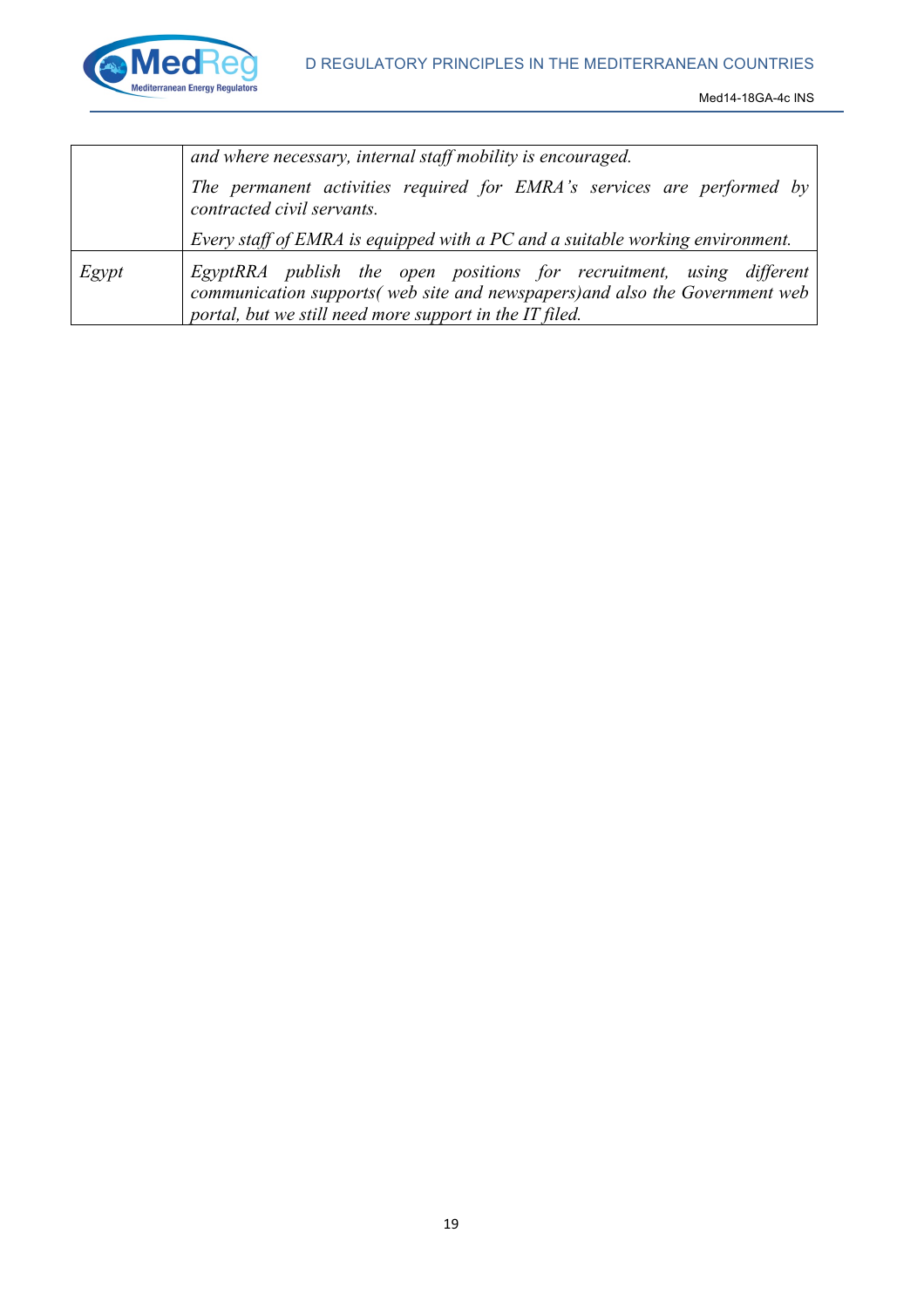D REGULATORY PRINCIPLES IN THE MEDITERRANEAN COUNTRIES



#### **4. Enforcement:**

*Enforcement is to ensure compliance with rules by market participants and regulated entities, in order to obtain the public benefit that regulation provides.*

Enforcement is a vital part of ensuring compliance with the regulatory framework and to put pressure on operators\market participants to change behaviour and to encourage the compliance with regulator provisions

There are several tools which may allow enforcement of decisions. Before making use of their sanctioning powers, regulators use other instruments to ensure the respect of rules and obligations by the regulated enterprises (e.g. issue warnings). To "name-and-shame" is a common "softer" tool consisting of making public the non-acceptable/non-compliant behaviour of a market actor/operator. For instance the publication of comparative performance reports is very important for the reputation of network and market operators. Being the first in quality of service (e.g. treatment of complaints performance of a contact centre or number of complaints by customers) is an excellent approach to incentives operators to comply with regulatory provisions.

The enforcement power of regulators should include the power to investigate (including on-site inspections) and to sanction (administratively or financially) network and market operators for failure to comply. These competences are essential for the regulator to fulfil its duty as market "watchdog".

Sanctions can impact significantly a company's revenues when regulators can impose effectively revocation, suspension or modification of licenses, as well as revision of access tariffs for transmission and distribution networks.

The regulator may impose substantial financial sanctions against market participants or regulated entities, leading in extreme cases to business closure or loss of personal livelihood.

Regulators must therefore be provided with enough funding taking into account all necessary enforcement, prosecution and appeal activities likely to arise from its functions.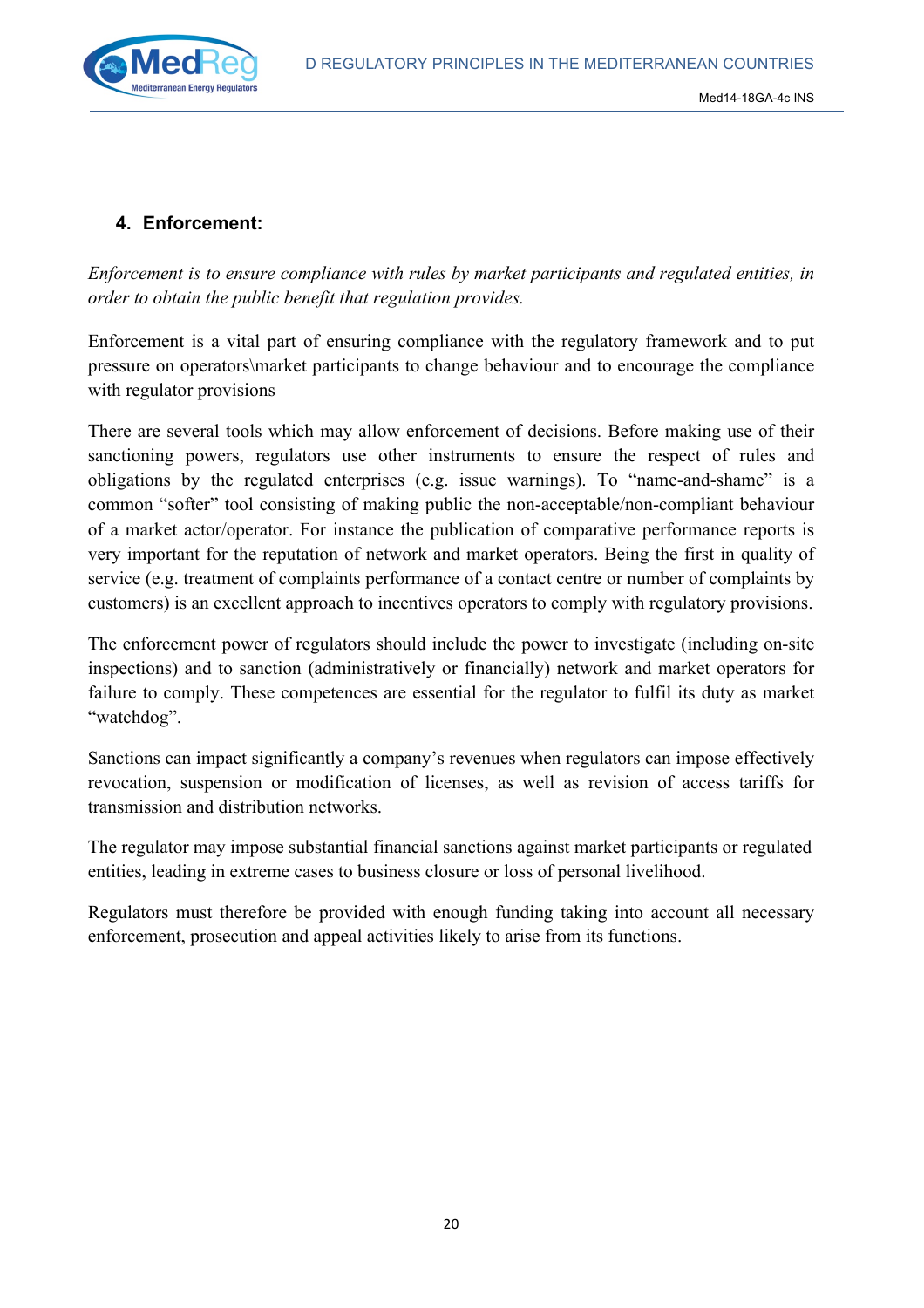

#### **TABLE 4: ENFORCEMENT**

| Albania    | ERE has enforcement powers which include the power to monitor, investigate and<br>solve disputes and the power to punish the network operators and suppliers for<br>failure to comply.                                                                      |
|------------|-------------------------------------------------------------------------------------------------------------------------------------------------------------------------------------------------------------------------------------------------------------|
|            | ERE tries to solve the disputes between the TSO, DSO, and other licensees.                                                                                                                                                                                  |
|            | ERE collaborates with the competition authority that the decisions to be in<br>conformity with the legislation in force and not to violate competition.                                                                                                     |
|            | ERE Regulations should be complied by network operators and suppliers, not only<br>in relation with ERE but also in their contacts with the customers                                                                                                       |
| France     | Between 2011 and 2013 the Standing Committee for Dispute Settlement and<br>Sanctions (CoRDiS) took 225 decisions, against which operators filed 90 appeals<br>before the Court. Only one decision of CoRDiS has been overturned by the Court.               |
| Italy      | AEEGSI has recently introduced the "Formal Commitment" which regulated<br>entities may subscribe in order to be compliant to regulation when a procedure<br>has demonstrated non-fulfilment of regulation                                                   |
| Montenegro | The Agency has enforcement powers to monitor operation and business activities<br>of all energy undertakings and in case to find some irregularities, the Agency have<br>right to:                                                                          |
|            | instruct the energy undertaking to undertake adjustments of detected<br><i>irregularity;</i>                                                                                                                                                                |
|            | - without delay or during the next approval of justified costs and revenues,<br>undertake adjustment of costs and revenues and set adequate prices for use of<br>transmission or distribution systems for electricity or gas or for gas storage<br>systems; |
|            | - carry out change of proposed tariffs at the occasion of their approval, or                                                                                                                                                                                |
|            | - initiate a procedure before a responsible state authority.                                                                                                                                                                                                |
| Portugal   | The Quality of Service Codes establishes general and individual indicators to be<br>complied with by network operators and suppliers, not only last resort suppliers<br>but also market suppliers.                                                          |
|            | Other ERSE Codes also establish specific obligations to be complied with by<br>network operators and suppliers, not only in their relation with ERSE but also in<br>their contracts with consumers and between network operators and suppliers.             |
|            | ERSE has powers to oblige network operators and suppliers to comply with these<br>binding rules, without the need of appeal to the Court.                                                                                                                   |
|            | ERSE uses "name-and-shame" tool in comparing the quality of service<br>performance of network operators and suppliers, making this information public<br>in ERSE website.                                                                                   |
|            | ERSE publishes recommendations which act as a "name-and-shame "tool,<br>regarding non-binding rules but considered as good practices.                                                                                                                       |
|            | Since 2013, ERSE has enforcement powers which include the power to investigate                                                                                                                                                                              |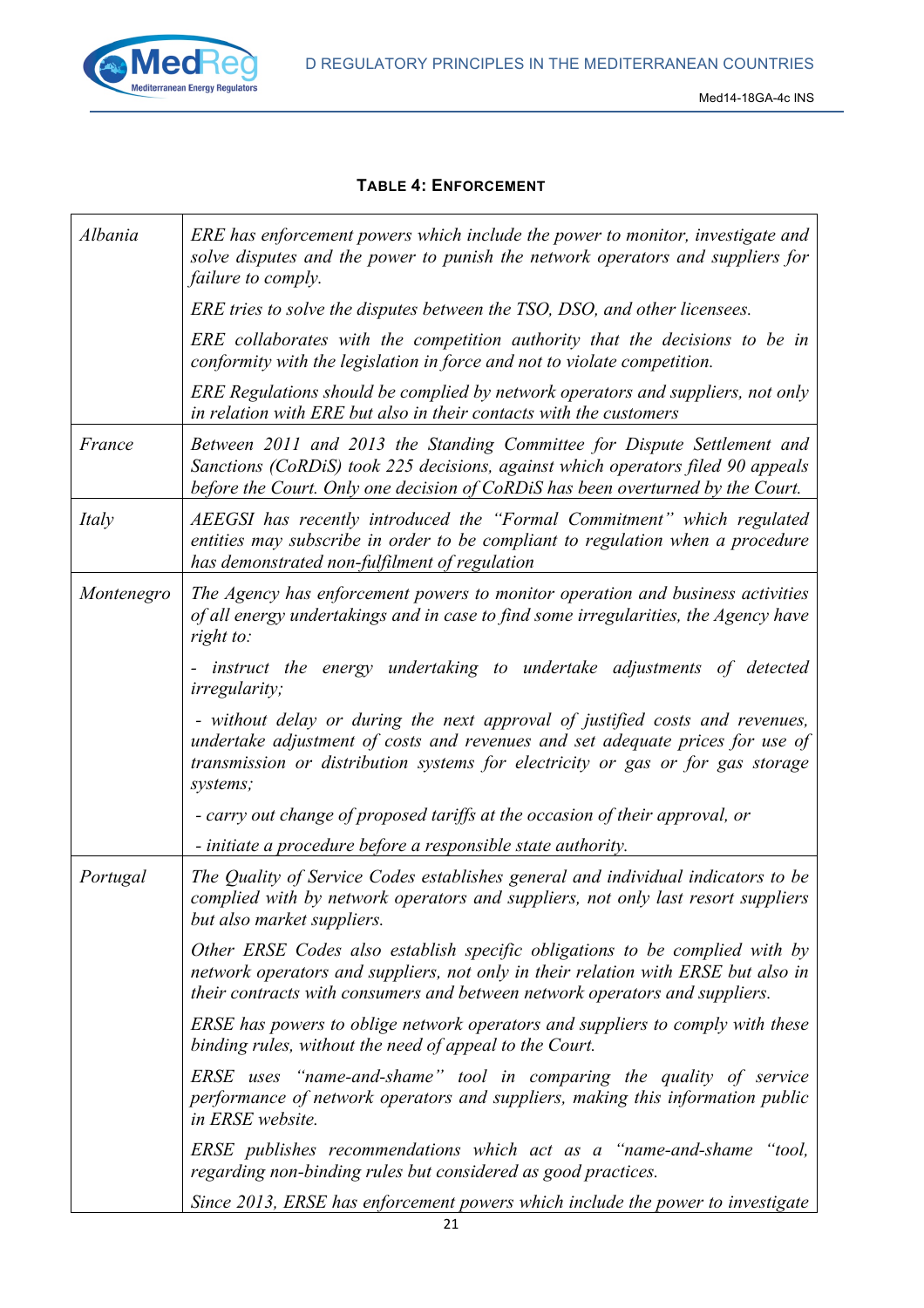

|        | (including on-site inspections and audits) and the sanction power applied to<br>network operators and suppliers for failure to comply.                                                                                                                                                                                                                                                                                                                                                        |
|--------|-----------------------------------------------------------------------------------------------------------------------------------------------------------------------------------------------------------------------------------------------------------------------------------------------------------------------------------------------------------------------------------------------------------------------------------------------------------------------------------------------|
| Turkey | As per the legislation, real and legal persons engaged in energy sector are audited<br>by EMRA. Electricity distribution companies are audited by the Ministry of<br>Energy. The reports of distribution companies auditing are then submitted to the<br>EMRA and the decisions for sanctions are taken by the EMRA Board. The<br>sanctions may be administrative fines, cancellation of the license, removing the<br>executive directors of the company form office and appointing new ones. |
| Egypt  | EgyptERA prepare a yearly report for benchmarking the regulated companies for<br>both technical and commercial bases. The result of this report are presented to the<br>board of director and also a detailed report is sent to each company where we<br>explain the result of the benchmarking report. Till now no action was taken for<br>any company with bad performance                                                                                                                  |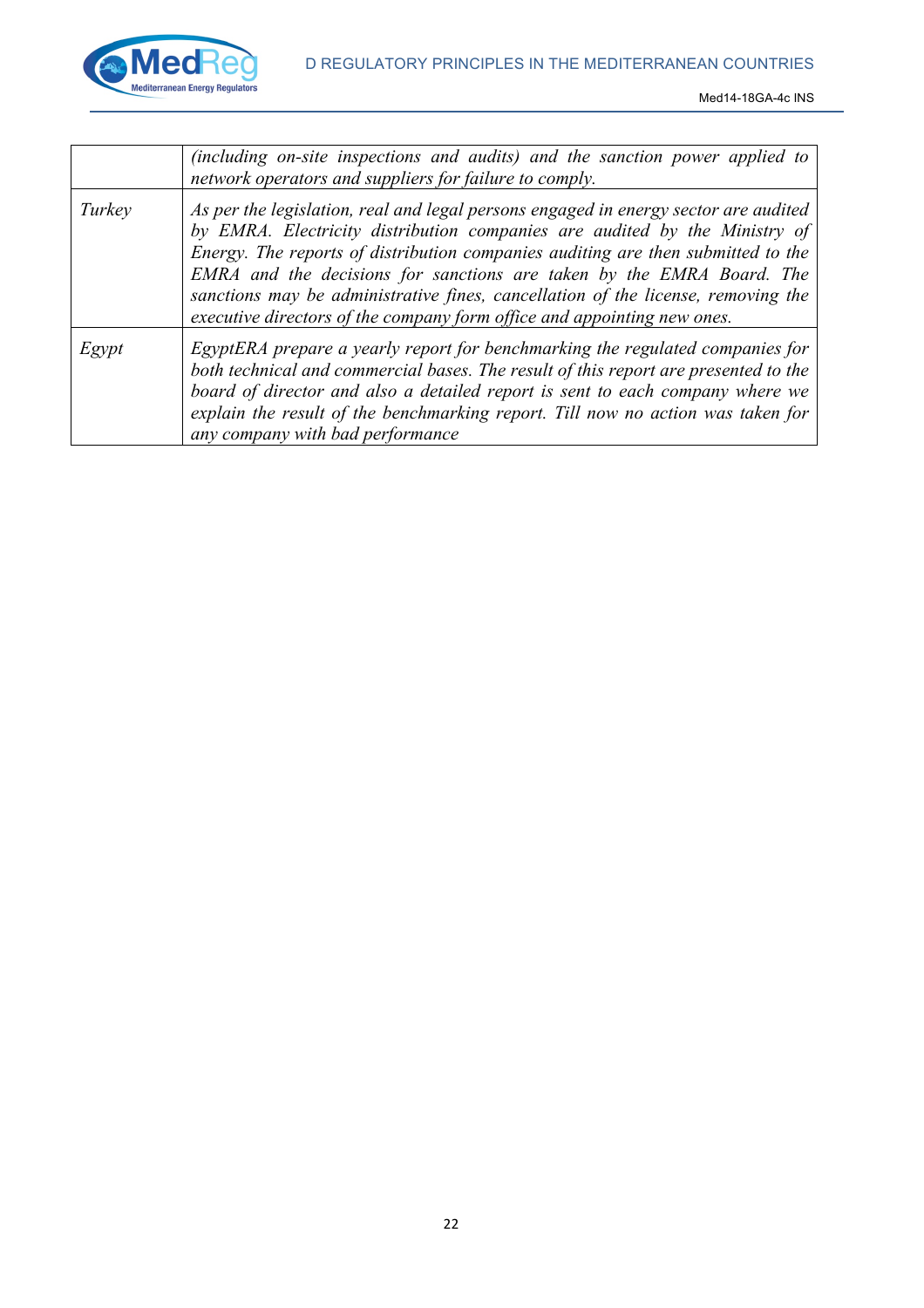D REGULATORY PRINCIPLES IN THE MEDITERRANEAN COUNTRIES



#### **5. Transparency:**

*Transparency in the regulatory process helps others to understand the regulator's work and is beneficial for a proactive stakeholder engagement.*

The regulator should carry out its tasks in a transparent manner. Its decisions should be published while protecting commercial sensitive information. Information on its own organisation (including management indicators, financial statements) should be made available to stakeholders (e.g. via the website). For both industrial and household consumers, clear and reliable information is a rare good in some countries. Energy regulators play a key role in either providing this information directly or in requiring energy companies to do so.

A second aspect of transparency is that regulators should consult stakeholders before taking important decisions. An open, transparent and non-discriminatory consultation process involving all concerned stakeholders (e.g. consumers, regulated entities, market operators) is fundamental to enhance the confidence in the regulator's activities and to increase the understanding of the decisions to be taken. Consultation can take different forms (e.g. written consultation, hearings, workshops). Increasing regulatory transparency also means to:

- consult stakeholders on draft decisions before taking the final decision, when appropriate;
- publish templates for standardised contracts
- support the involvement of consumers (especially household customers) in the decision making process;
- explain clearly procedures for licensing;
- use actively websites for disseminating information on regulatory decisions.

Each regulator may have specific tools to seek and receive regular inputs from the sector participants. All relevant stakeholders should have the possibility to input to the regulatory under equal conditions. It is important that all interests parties involved are equally represented.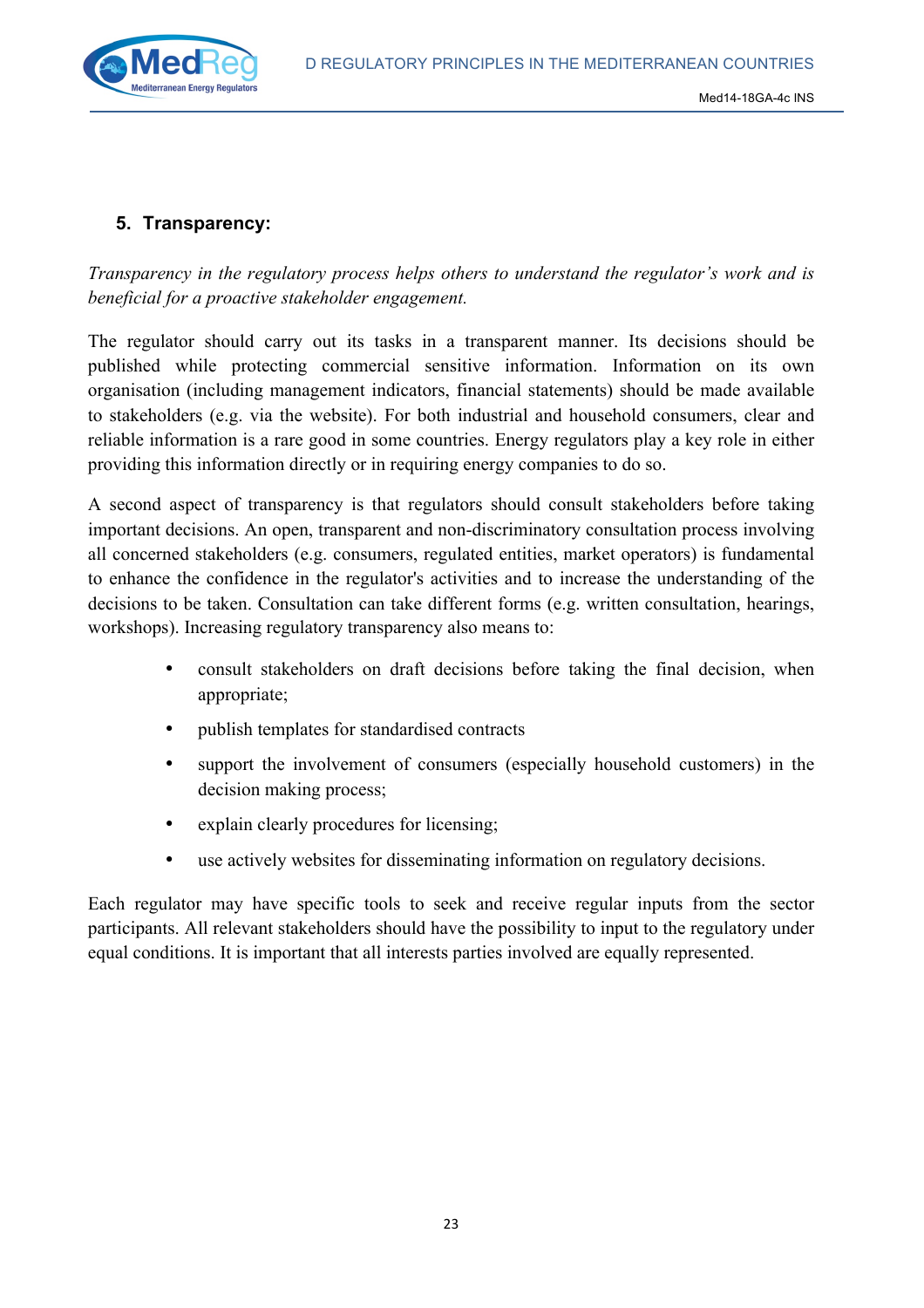

#### **TABLE 5: TRANSPARENCY**

| Algeria    | CREG organise periodically meetings and events with the operators and the<br>consumers to disseminate information about the sector and clarify the legislation<br>and regulation that applies to them.                                                                                                                                                                                                                                                                                                                                     |
|------------|--------------------------------------------------------------------------------------------------------------------------------------------------------------------------------------------------------------------------------------------------------------------------------------------------------------------------------------------------------------------------------------------------------------------------------------------------------------------------------------------------------------------------------------------|
|            | CREG also consult the operators before taking final decisions that involved them.                                                                                                                                                                                                                                                                                                                                                                                                                                                          |
|            | CREG is about to finalise working on templates for standardised contracts and<br>agreements between the consumers and the distributors and to publish them on its<br>website. This work has been conducted with the association of the distributors.                                                                                                                                                                                                                                                                                       |
| Albania    | All the issues handled by ERE require the review of one or more directories, the<br>work to resolve them is directed by directory, whose competences are connected<br>more with the issues handled and the directory requires the cooperation with<br>other directories.                                                                                                                                                                                                                                                                   |
|            | All the directories at ERE, collaborate with the Legal and Customer Protection<br>Directory                                                                                                                                                                                                                                                                                                                                                                                                                                                |
|            | All ERE decisions enter immediately into force and are published in the Official<br>Gazette                                                                                                                                                                                                                                                                                                                                                                                                                                                |
| France     | In 2013, 70 actors were heard before the Board, CRE's president participated in 7<br>hearings before the Parliament, 23 public consultation where launched and the<br>working groups on consultation met 65 times. To draft the new electricity<br>transmission and distribution tariffs, adopted in 2013, the CRE has conducted five<br>public consultations since July 2010 and organised several stakeholder meetings,<br>involving not only the operators but also consumer associations, suppliers and<br>other authorities.          |
| Italy      | Consultation and seminars are held (in 2013 more than 50 consultations) with<br>consumers and environmental associations, operators, private and public entities<br>who can provide, also via AEEGSI web site, any documents to contribute to the<br>decision making process.                                                                                                                                                                                                                                                              |
| Montenegro | Before the adoption the methodologies and rules, those documents are always<br>published for a public hearing.                                                                                                                                                                                                                                                                                                                                                                                                                             |
|            | Decision making process on the regulatory allowed revenue for energy<br>undertakings is completely transparent and each phase is published on the web<br>site. In decision making process on the regulatory allowed revenue, the Report on<br>the analysis of documentation is published on the web site and there is a deadline<br>for interested legal and natural persons to give their comments and suggestions.<br>Besides this transparency, the meeting at which the decision on the RAR is made<br>is open to energy undertakings. |
|            | The methodologies, rules and decision on the RAR are published in the Official<br>Gazette of Montenegro and on the web site.                                                                                                                                                                                                                                                                                                                                                                                                               |
| Portugal   | ERSE Codes and other complementary rules are always subjected to public<br>consultation processes and/or to consultation of the Tariff Council and the<br>Consultive<br>Council, depending on the subject.<br><i>These</i><br>Councils<br>have                                                                                                                                                                                                                                                                                             |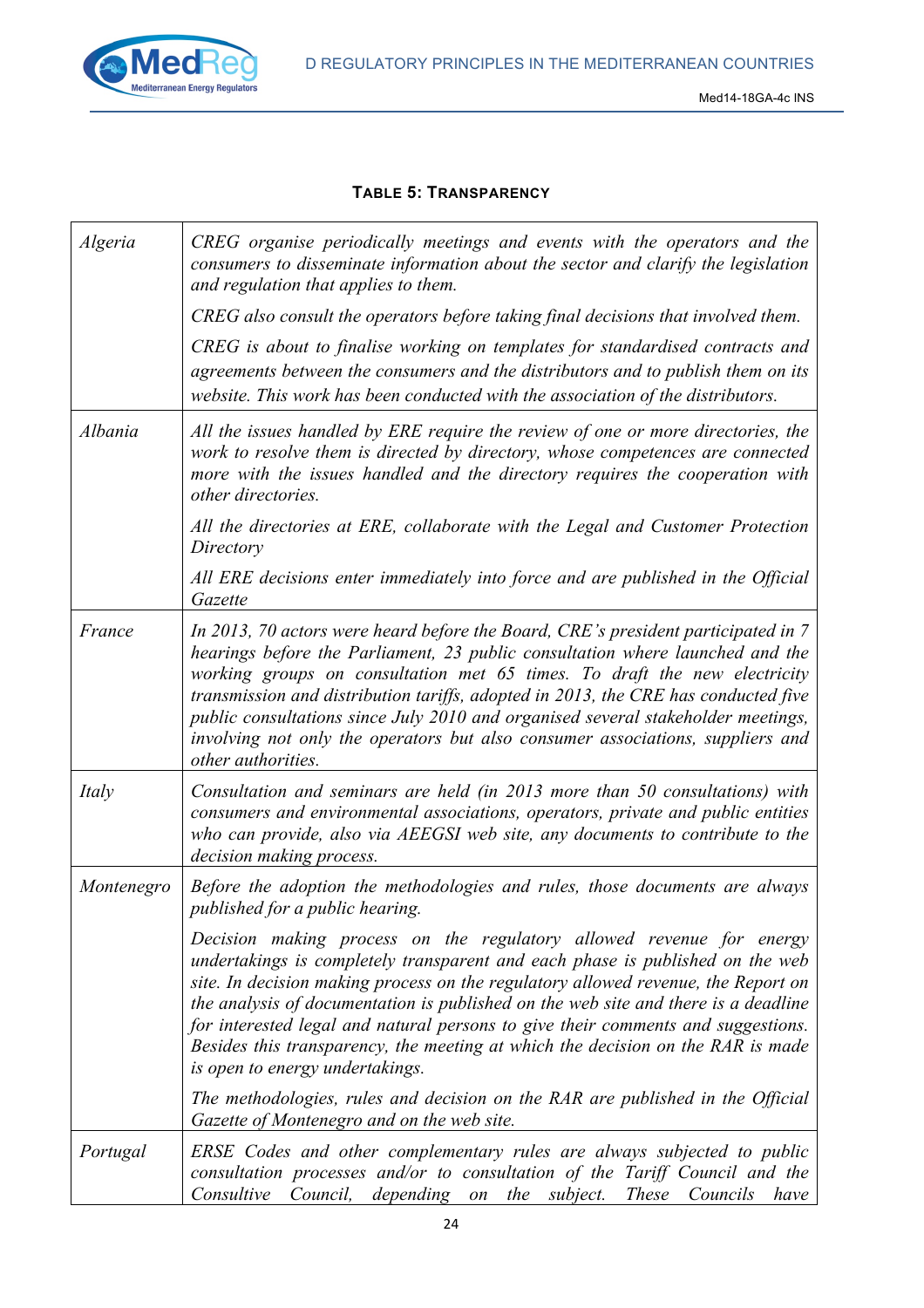

|        | representatives of all stakeholders.                                                                                                                                                                                                                                                                                                |
|--------|-------------------------------------------------------------------------------------------------------------------------------------------------------------------------------------------------------------------------------------------------------------------------------------------------------------------------------------|
|        | All ERSE decisions, including tariff and prices settlement and other administrative<br>issues, have to be published and duly justified.                                                                                                                                                                                             |
| Turkey | It is stipulated by all market laws that EMRA acts in a transparent and non-<br>discriminatory manner while regulating the sectors. As per the legislation, all<br>decisions of the Board shall be published in the official web-site of the Authority,<br>where some of them are published also on the Official Gazette.           |
|        | When issuing the regulations, EMRA is tasked to receive opinions of the legal<br>entities operating in the market and other relevant organizations and institutions,<br>as per the Article 4 of the Law on Organization and Duties of EMRA.                                                                                         |
|        | EMRA is tasked by the Law to establish and enforce procedures and principles to<br>protect against the unwarranted disclosure of commercially sensitive information,<br>including commercial secrets and confidential competitive information.<br>Accordingly, respective regulations on licensing define the rules and procedures. |
| Egypt  | EgyptERA works in a transparent way by publishing all the decision on the<br>website and also provide a Smart Electricity Services that helps increase the<br><i>awareness of the consumers</i>                                                                                                                                     |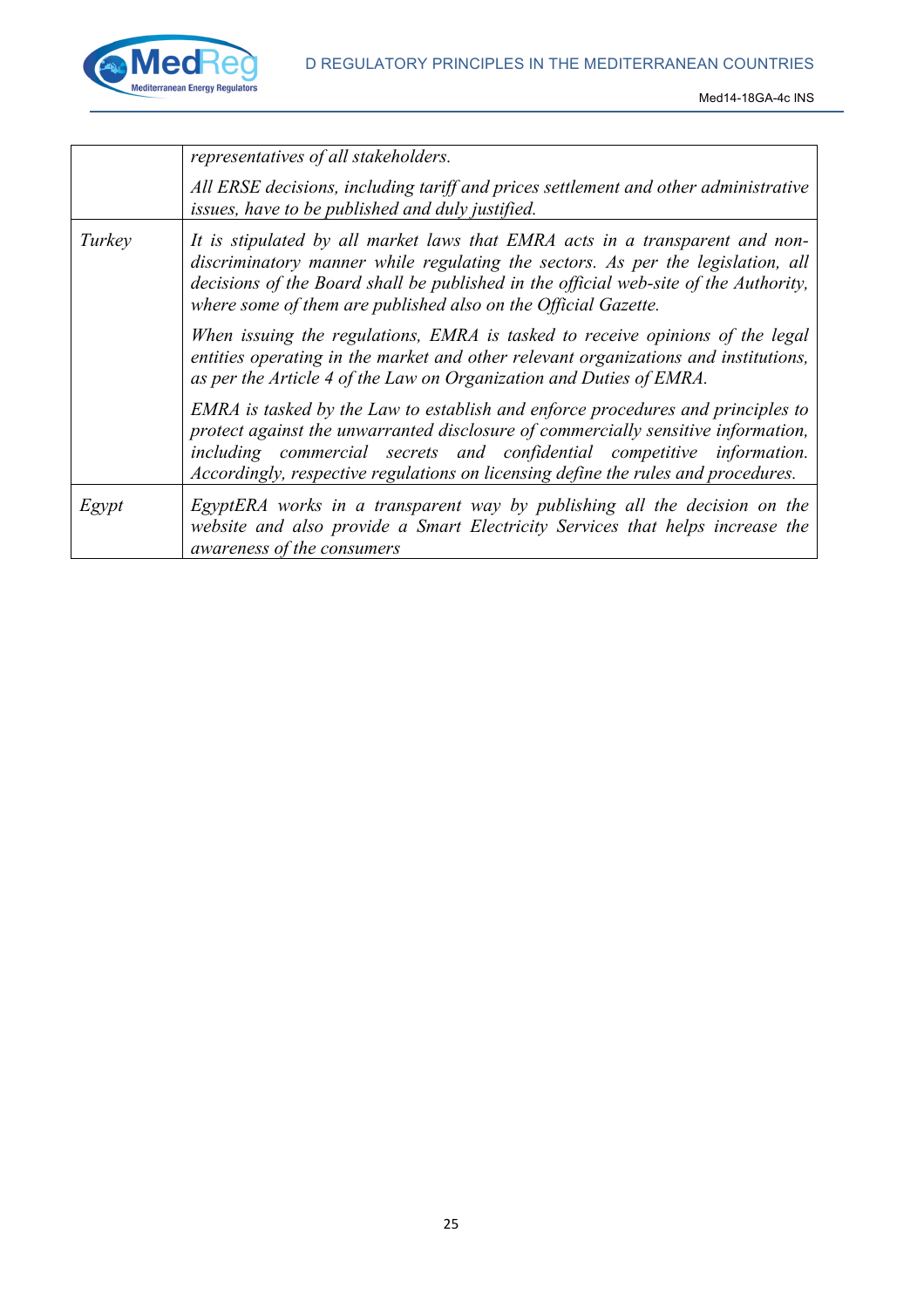D REGULATORY PRINCIPLES IN THE MEDITERRANEAN COUNTRIES



#### **6. Accountability:**

*Accountability means that the regulator takes on the responsibility and is able to demonstrate outcomes and results from its regulatory action*

Being accountable implies that regulators should report on the fulfilment of their duties. This can be done in different ways e.g. by releasing information/data on a regular basis to its stakeholders (Consumer associations, regulated entities, Government, Institutions)by publishing annual reports. Regulators should also report on the way they spend their budget to the relevant authorities.

The emphasis is not only on the liability of the activities performed to achieve a certain result, but on clear and specific definition of expected results. The definition of objectives is, therefore, a means of ensuring accountability.

Accountability is closely linked to transparency as reporting on results means releasing information on how a regulator has carried out its missions and on the procedures in place. Reporting shows that the regulator complies with its mandate and strengthens the legitimacy of the regulatory actions (e.g. adoption of standards and rules, ethical guidelines, codes of conduct).

There are several ways in which a regulator shows that he is accountable. He motivates its acts/decisions, participates to hearings in parliamentary committees and consults stakeholders openly on a regular basis. To engage broad sections of society, the regulator may set up stakeholder panels, do information campaigns or organise periodic and ad hoc sessions/workshops with stakeholders, including representatives of consumer associations.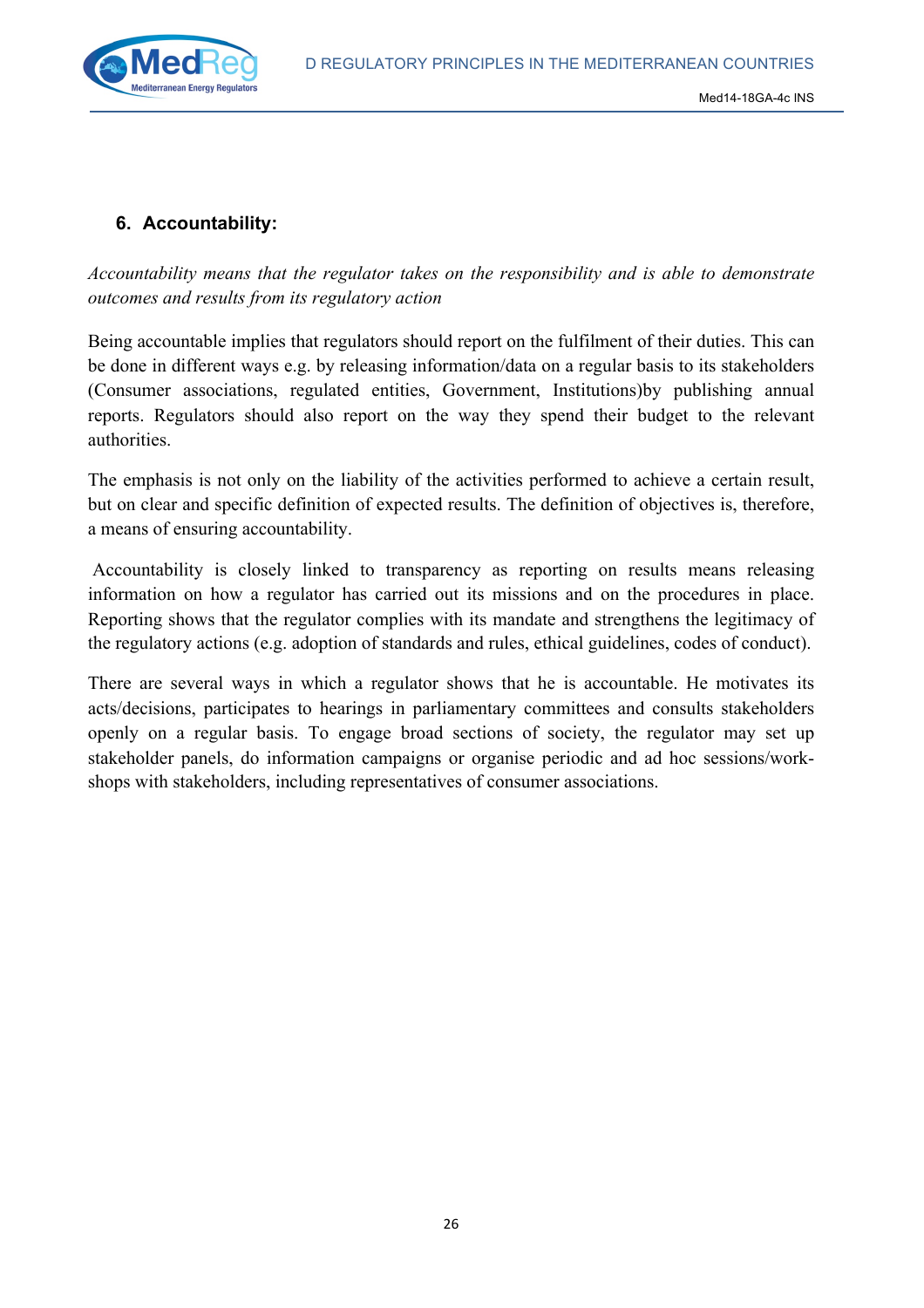

#### **TABLE 6: ACCOUNTABILITY**

| Algeria    | CREG published every year its activity report. Its accounts could be audited by<br>the account courts and the government.                                                                                                                                                                                                                                                                                                                                    |
|------------|--------------------------------------------------------------------------------------------------------------------------------------------------------------------------------------------------------------------------------------------------------------------------------------------------------------------------------------------------------------------------------------------------------------------------------------------------------------|
|            | From the beginning CREG has submitted its accounts, yearly, to the certification<br>of an auditor, even if there is no legal obligation in this sense.                                                                                                                                                                                                                                                                                                       |
| Albania    | No later than the end of the first quarter of each year, ERE shall submit to the<br>Parliament and the Government an annual report on the electric energy sector<br>situation and ERE's activities, including its financial activities. This report shall<br>be made public.                                                                                                                                                                                 |
|            | The auditing of ERE's financial activity shall be carried out by financial<br>independent auditors in compliance with the legislation in force.                                                                                                                                                                                                                                                                                                              |
|            | ERE shall also submit to the Minister responsible for energy, upon request, the<br>data within the scope of the its authority and expertise.                                                                                                                                                                                                                                                                                                                 |
| France     | In addition to its annual activity report, CRE published several thematic reports<br>on e.g. the investigation carried out to ensure that whole sale market prices are<br>not manipulated, the development of competition in the retail sector and the<br>respect of unbundling provision by the system operators.                                                                                                                                           |
| Italy      | AEGGSI has instituted a special Office in order to put in place actions to be more<br>and more accountable. This office has recently reformed the Annual Auditions<br>when stakeholders and institution, where AEEGSI will refer about its Action Plan<br>and how its targets have been reached. Moreover there is a yearly Report that<br>AEEGSI refers on its activities and gives detailed state of the art of regulation and<br>energy market evolution. |
| Montenegro | Law defines that not later than June 30 of each calendar year the Agency shall<br>submit to the Parliament for adaptation an Annual Report on conditions in the<br>Energy Sector of Montenegro. In addition to this report, the Parliament shall<br>approve the Financial Report for the previous year and Plan for the following<br>year.                                                                                                                   |
| Portugal   | ERSE Statutes establish that ERSE activity plans, budgets and accounts reports<br>are published, namely in ERSE website.                                                                                                                                                                                                                                                                                                                                     |
|            | ERSE acquisitions are also public.                                                                                                                                                                                                                                                                                                                                                                                                                           |
|            | ERSE accounts are audited by the Parliament, the Government and the Accounts<br>Court.                                                                                                                                                                                                                                                                                                                                                                       |
|            | ERSE's annual activities and the fulfilment of ERSE's duties are reported to the<br>Parliament, the Government, the European Commission and ACER.                                                                                                                                                                                                                                                                                                            |
| Turkey     | EMRA submits an annual report, including its financial tables to the Ministry for<br>information. And also monthly sector reports are published on its website. Also<br>sector meetings are organized periodically to meet with the representatives of the<br>related stakeholders.                                                                                                                                                                          |
| Egypt      | EgyptERA publish an annual activity report, at the same time ERA also publish<br>several yearly reports concerning Cost Of Electricity Services, transmission fees,                                                                                                                                                                                                                                                                                          |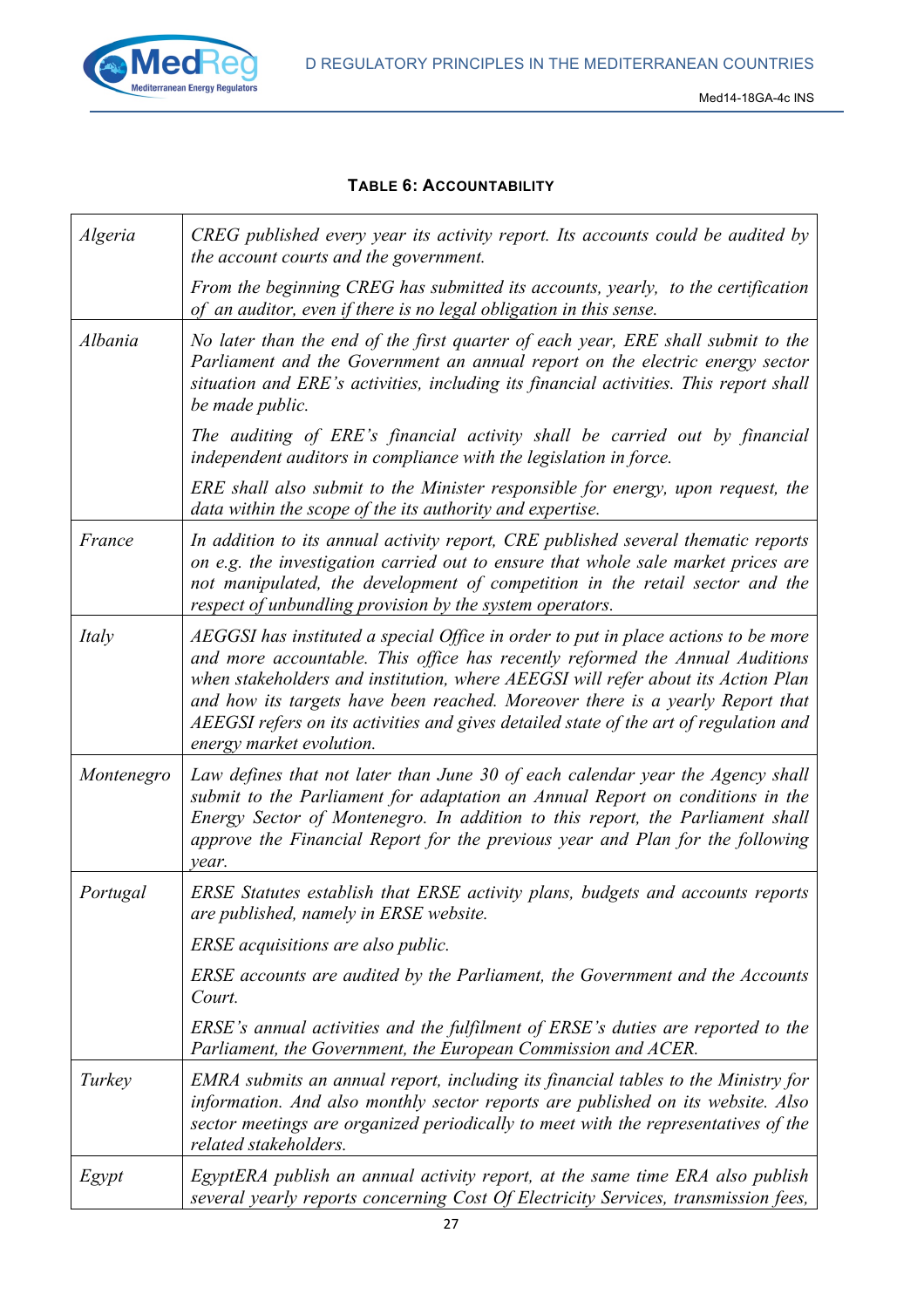

| statistics concerning the companies operating in the energy, technical reports and |
|------------------------------------------------------------------------------------|
| all this reports are available on the EgyptEra homepage.                           |